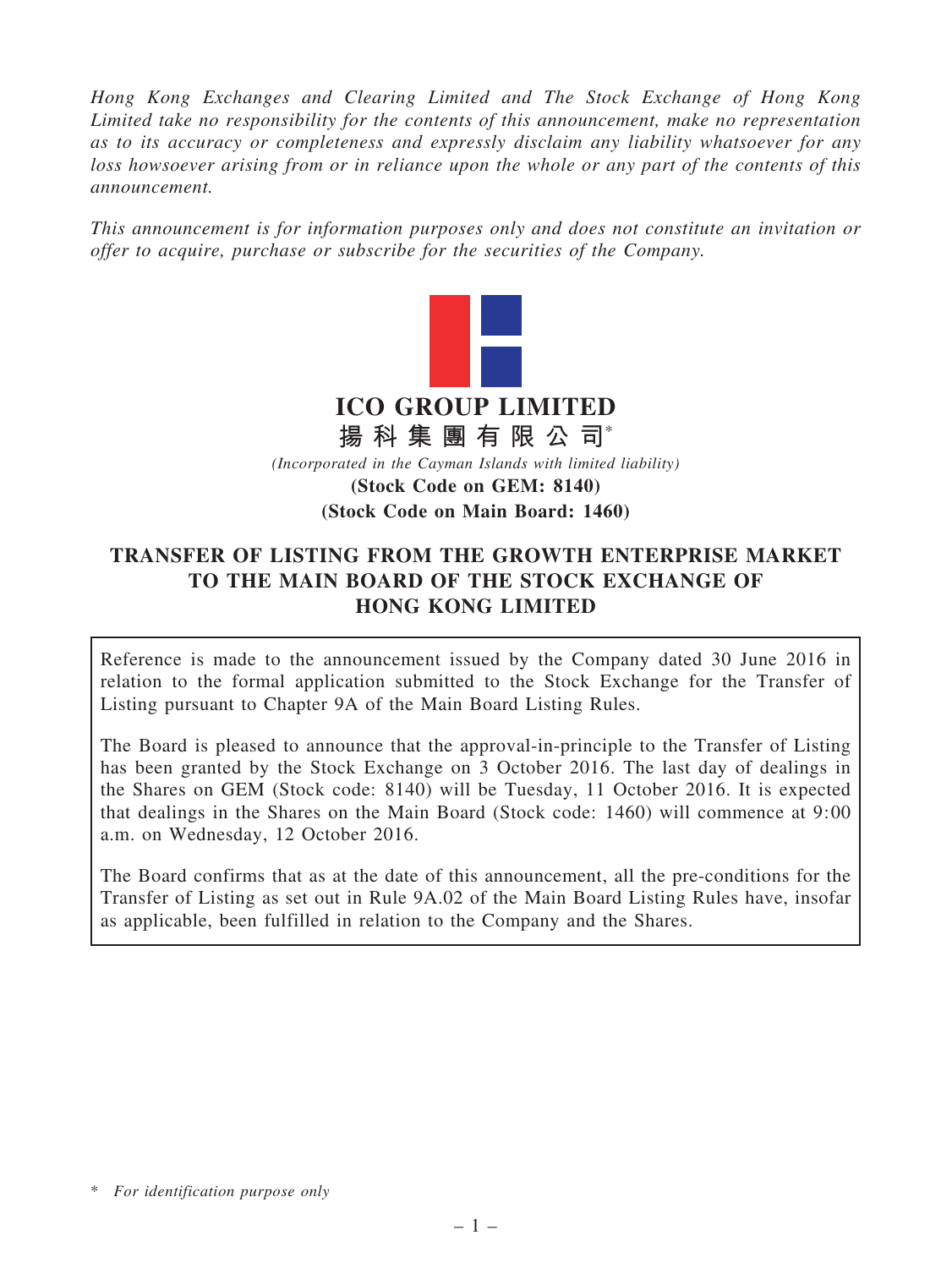The Transfer of Listing will have no effect on the existing share certificates in respect of the Shares, which will continue to be good evidence of legal title and be valid for trading, settlement and registration purposes and will not involve any transfer or exchange of the existing share certificates. No change is proposed to be made to the English and Chinese stock short names of the Company, the share certificate, the board lot size which is 4,000 Shares each, the trading currency of the Shares which is in Hong Kong dollars, and the share registrar and transfer office of the Company in Hong Kong which is Union Registrars Limited, following the Transfer of Listing.

Reference is made to the announcement issued by the Company dated 30 June 2016 in relation to the formal application submitted to the Stock Exchange for the Transfer of Listing pursuant to Chapter 9A of the Main Board Listing Rules.

## TRANSFER OF LISTING

An application was made by the Company to the Stock Exchange for the listing of, and permission to deal in, (i) 4,000,000,000 Shares in issue; and (ii) any Shares which may fall to be alloted and issued upon exercise of any options which may be granted under the Share Option Scheme.

The Board is pleased to announce that the approval-in-principle to the Transfer of Listing has been granted by the Stock Exchange on 3 October 2016. The last day of dealings in the Shares (Stock code: 8140) on GEM will be Tuesday, 11 October 2016. It is expected that dealings in the Shares on the Main Board (stock code: 1460) will commence at 9:00 a.m. on Wednesday, 12 October 2016.

The Board confirms that as at the date of this announcement, all the pre-conditions for the Transfer of Listing as set out in Rule 9A.02 of the Main Board Listing Rules have, insofar as applicable, been fulfilled in relation to the Company and the securities of the Company.

The Shares have been accepted as eligible securities by HKSCC for deposit, clearance and settlement in CCASS with effect from 18 March 2015, the date on which the Shares were first listed on GEM. Subject to continued compliance with the stock admission requirements of HKSCC, the Shares will continue to be accepted as eligible securities by HKSCC for deposit, clearance and settlement in CCASS once dealings in the Shares on the Main Board commence, and that all activities under CCASS are subject to the General Rules of the CCASS and CCASS Operational Procedures in effect from time to time.

The Transfer of Listing will have no effect on the existing share certificates in respect of the Shares, which will continue to be good evidence of legal title and be valid for trading, settlement and registration purposes and will not involve any transfer or exchange of the existing share certificates. No change is proposed to be made to the English and Chinese stock short names of the Company, the share certificate, the board lot size which is 4,000 Shares each, the trading currency of the Shares which is in Hong Kong dollars, and the share registrar and transfer office of the Company in Hong Kong which is Union Registrars Limited, following the Transfer of Listing.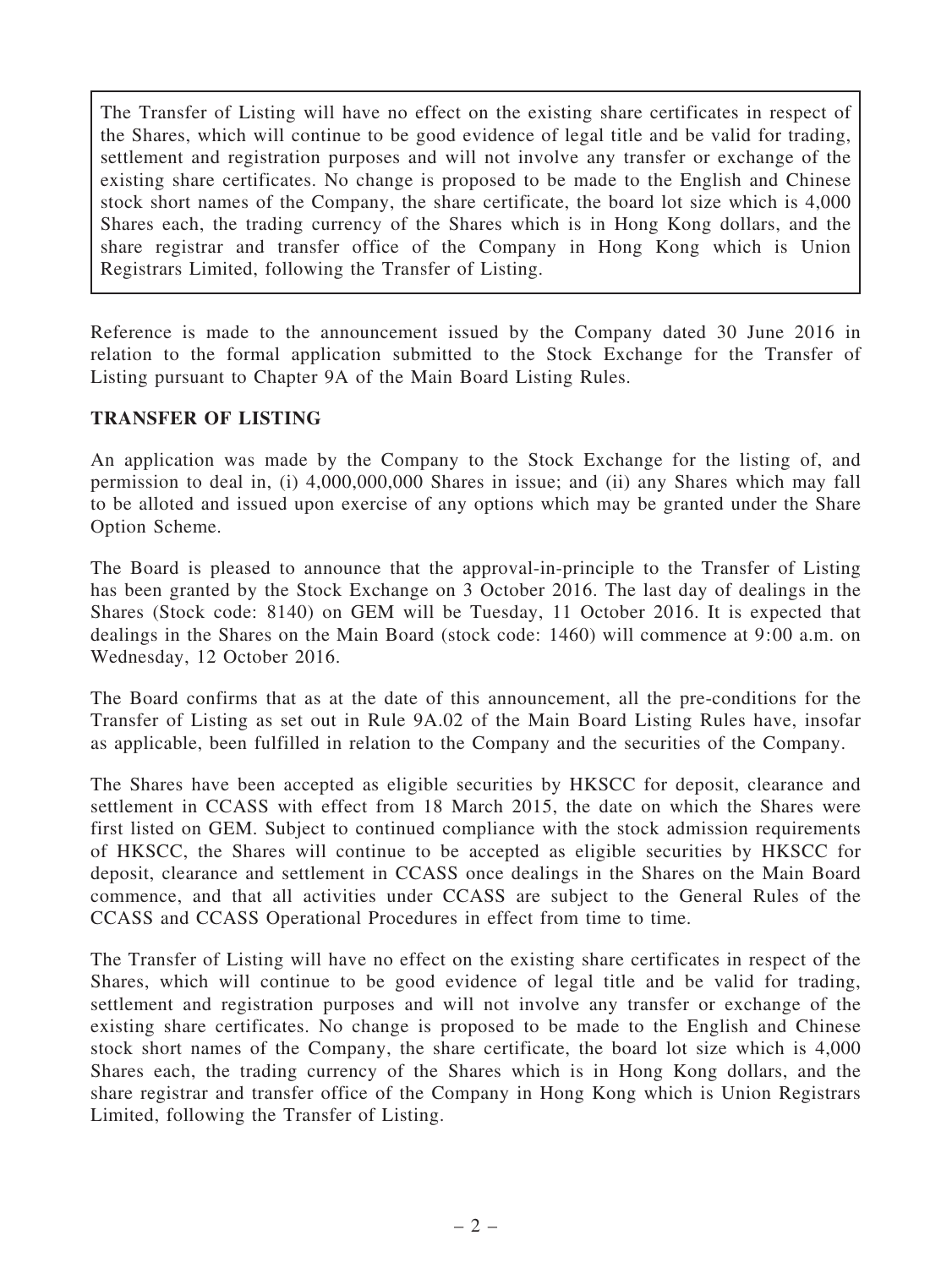## REASON FOR THE TRANSFER OF LISTING

The Company has been listed on GEM since 18 March 2015. The Company is an investment holding company. The Group is an IT service provider of IT application and solution development services, secondment services, maintenance and support services and IT infrastructure solutions.

The Directors believe that the Transfer of Listing will enhance the profile of the Group and improve the trading liquidity of the Shares and recognitions by potential investors. The Directors consider that the listing of the Shares on the Main Board will be beneficial to the future growth and business development of the Group. There is no intention of the Board to change the nature of business of the Group following the Transfer of Listing. The Transfer of Listing will not involve issue of any new Shares by the Company.

#### SHARE OPTION SCHEME

The Company adopted the Share Option Scheme on 12 August 2016, which became effective on 12 August 2016. 400,000,000 Shares may be granted under the Share Option Scheme since the Share Option Scheme became effective and remained outstanding as at the date of this announcement.

The Share Option Scheme will remain valid and effective following the Transfer of Listing to the Main Board and will be implemented in full compliance with the requirements under Chapter 17 of the Main Board Listing Rules. Following the Transfer of Listing, (i) the Shares issued and to be issued upon exercise of options, which have been granted under the Share Option Scheme; and (ii) the Shares to be issued upon exercise of options, which may be granted under the Share Option Scheme, will be listed on the Main Board.

#### GENERAL MANDATES TO ISSUE AND REPURCHASE SHARES

Pursuant to Rule 9A.12 of the Main Board Listing Rules, the general mandates granted to the Directors to allot and issue new Shares and repurchase Shares by the Shareholders on 12 August 2016 will continue to be valid and remain in effect until the earliest of:

- (a) the conclusion of the next annual general meeting of the Company; or
- (b) the expiration of the period within which the next annual general meeting of the Company as required by its Articles or any applicable laws to be held; or
- (c) the revocation or variation of such authority by an ordinary resolution of Shareholders in general meeting.

### PUBLIC FLOAT

The Directors confirm that no less than 25% of the total issued share capital of the Company was held by the public (as defined in the Main Board Listing Rules) as at the Latest Practicable Date. Accordingly, the minimum 25% public float requirement has been maintained in compliance with Rule 8.08 of the Main Board Listing Rules.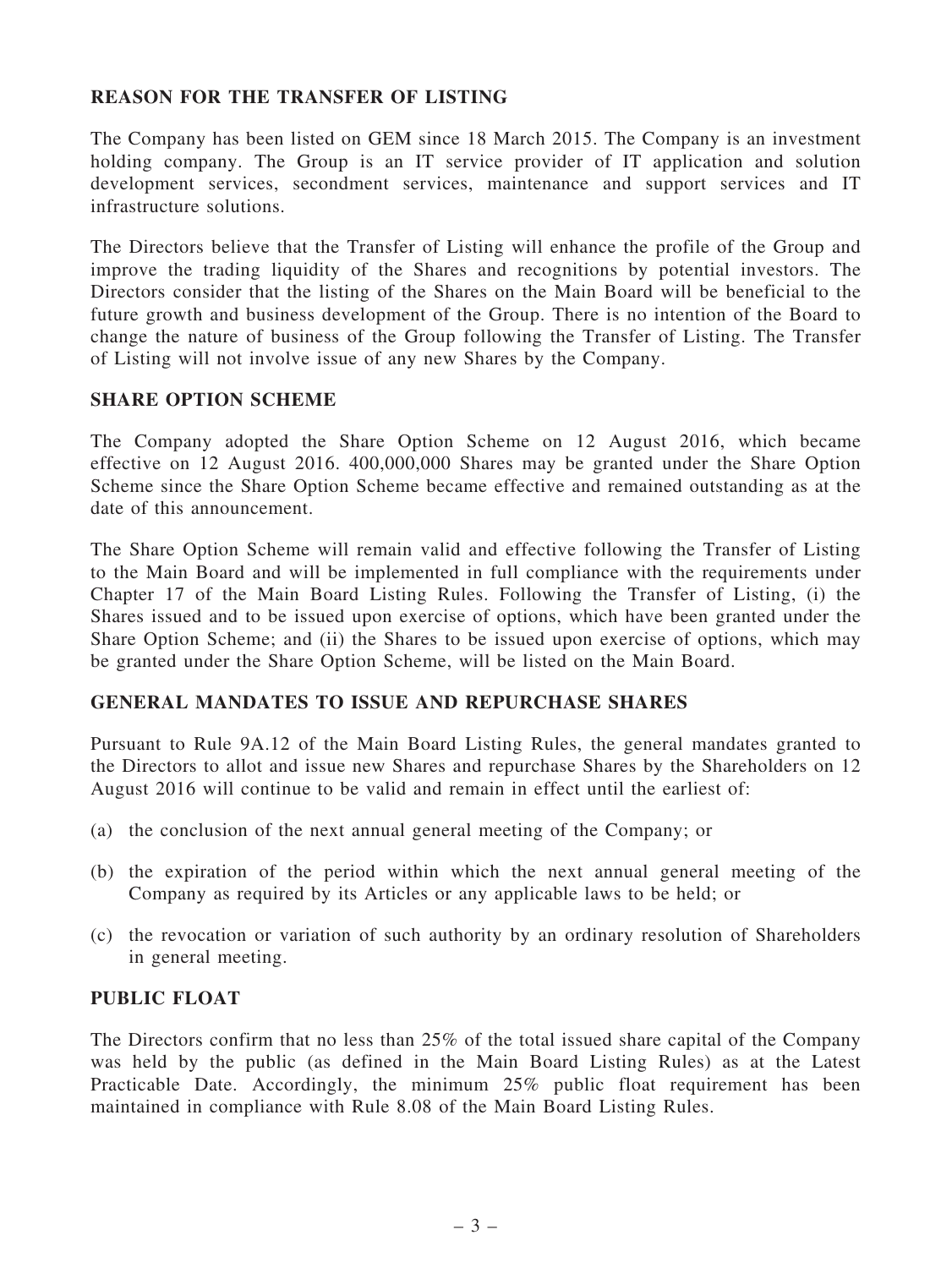Save as disclosed above, there are no outstanding options, warrants or similar rights or convertible equity securities issued by the Company, which will be transferred to the Main Board as at the date of this announcement.

### COMPETING INTEREST

As at the date of this announcement, none of the controlling shareholders of the Company or the Directors or their respective associates had any interest in a business which competes or may compete, either directly or indirectly, with the business of the Group pursuant to Rule 9A.09 (10) of the Main Board Listing Rules.

## PUBLICATION OF RESULTS

Upon the Transfer of Listing, the Company will cease the practice of reporting financial results on a quarterly basis and will follow the relevant requirements of the Main Board Listing Rules, which include publishing its interim results and annual results within two months and three months from the end of the relevant periods or financial years, respectively. The Directors are of the view that potential investors and Shareholders will continue to have access to relevant information of the Company following the reporting requirements under the Main Board Listing Rules. Meanwhile, the first quarterly report of the Group for the three months ended 30 June 2016 has been published on 12 August 2016 in accordance with the GEM Listing Rules.

## BUSINESS AND FINANCIAL OVERVIEW

Established in 1992, the Group is an IT service provider based in Hong Kong. The Group is principally engaged in the following businesses: (i) provision of IT application and solution development services; (ii) provision of secondment services; (iii) provision of maintenance and support services; and (iv) provision of IT infrastructure solutions. The Shares were listed on GEM since 18 March 2015.

## Material risks associated with the Group's business

## The Group may encounter cost overruns or delays in the IT application and solution development projects, which may materially and adversely affect the Group's business, financial position and results of operation

The Group generally provides IT application and solution development services on a project basis. Some IT application and solution development projects are awarded through competitive tendering process. The Group has to estimate the time and costs needed for the implementation of these IT application and solution development projects in order to determine the quotations. There is no assurance that the actual time taken and costs incurred would not exceed the estimation. The Group expects to continue bidding on fixed-price contracts, the terms of which normally require the Group to complete a project for a fixed price, increasing the possibility of exposing the Group to cost overruns and resulting in lower profits or losses in a project.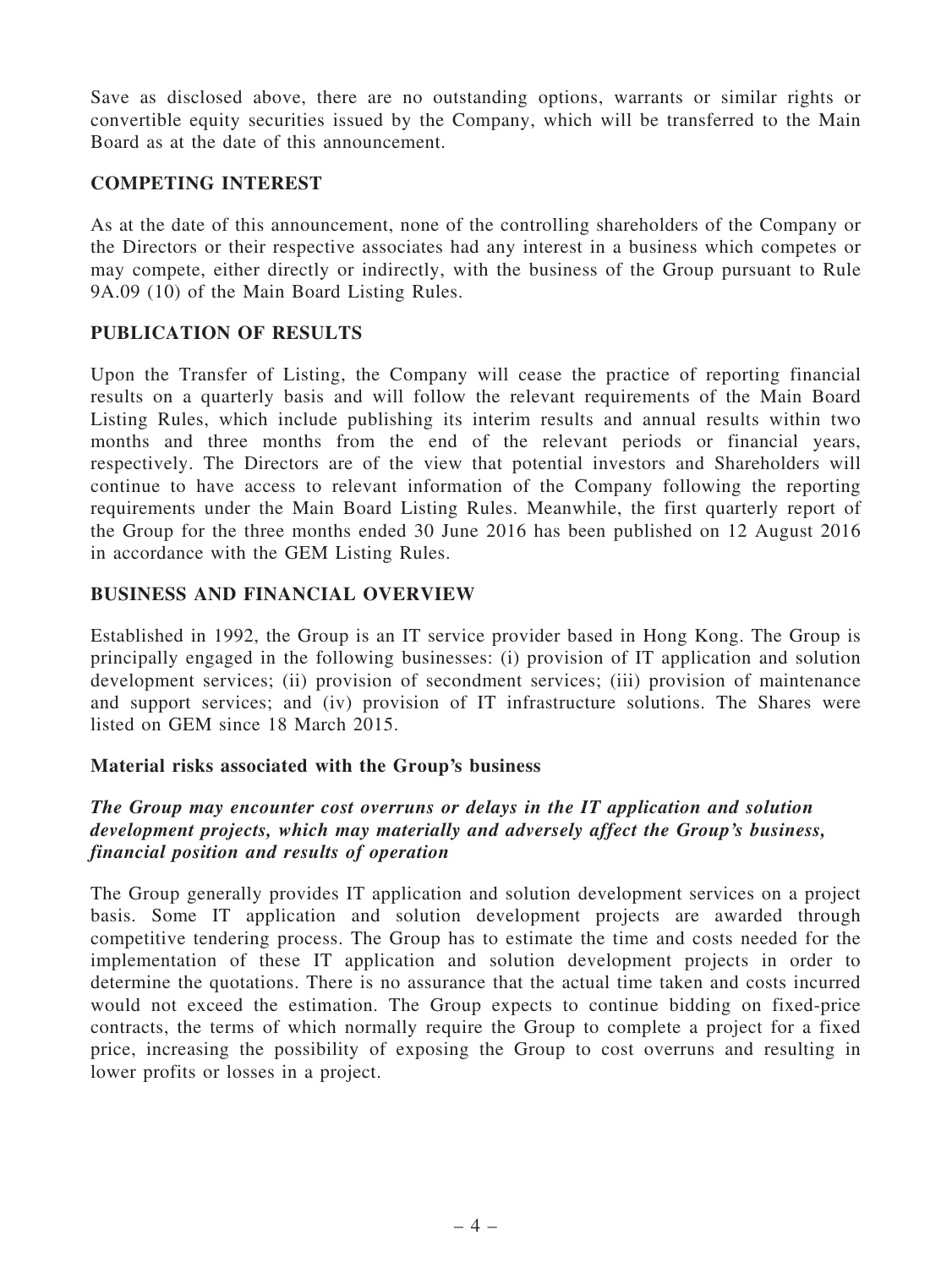The actual time taken and cost incurred by the Group in completing IT application and solution development projects may be affected by many factors, including technical difficulties, integration with third party vendors' products, and other unforeseeable problems and circumstances. Any of these factors could cause delays in the completion of project or cost overruns.

Most of the IT application and solution development projects are subject to specific completion schedules and some of the customers are entitled to claim liquidated damages from the Group if the Group does not meet the schedules. Liquidated damages are typically levied at an agreed rate for each day or part of a day for such delay. Failure to meet the schedule requirements of the contracts may result in a significant number of liquidated damages claims, other contract liabilities and disputes with the customers or even the termination of relevant contracts. There is no guarantee that the Group would not encounter cost overruns or delays in current and future IT application and solution development projects. Should such problems occur, the Group's business, financial position and results of operations would be materially and adversely affected.

## The Group relies on the subcontractor contract with the PRC partner

The Group relies on the subcontractor contract with the PRC partner for a large-scale IT application and solution development project, including the provision of maintenance and support services ("Project A") for a government department in Hong Kong till 2027, of which the IT application and solution development services of Project A will be completed in March 2018, and the maintenance and support services will be subsequently commenced. As Project A was awarded to the Group in November 2014, the PRC Partner was the Group's largest customer for the years ended 31 March 2015 and 2016 and the revenue from the PRC Partner accounted for approximately 35% and 39% respectively of the Group's total revenue. Upon the completion of IT application and solution development services of Project A, it is expected that the Group's revenue contributed by Project A will be substantially decreased by approximately 57.8% for the year ending 31 March 2017 as compared to the year ended 31 March 2016, hence, the Group's financial performance may be adversely affected. For the details of revenue contributed/to be contributed by Project A, please refer to the paragraph headed ''Information on Project A'' in this announcement. It is not assured that the Group can successfully expand its customer base and secure new customers given the competitiveness of the industry in which the Group operates. Reduction in demand for services or termination of the contract by the largest customer may cause material decrease in revenue which in turn may adversely affect the Group's business, financial conditions and results of operation.

Furthermore, if there is early termination, suspension, delay or postponement of Project A, the Group's revenue, gross profit and financial performance will be adversely affected. In such case, the Group may not be able to achieve a level of profit comparable to that of the past in the future. Should the early termination or material delays of Project A result in deterioration of the Group's financial performance, the liquidity, financial position, business operations and prospects of the Group will be adversely affected and investors of the Company will be exposed to high risk of investment.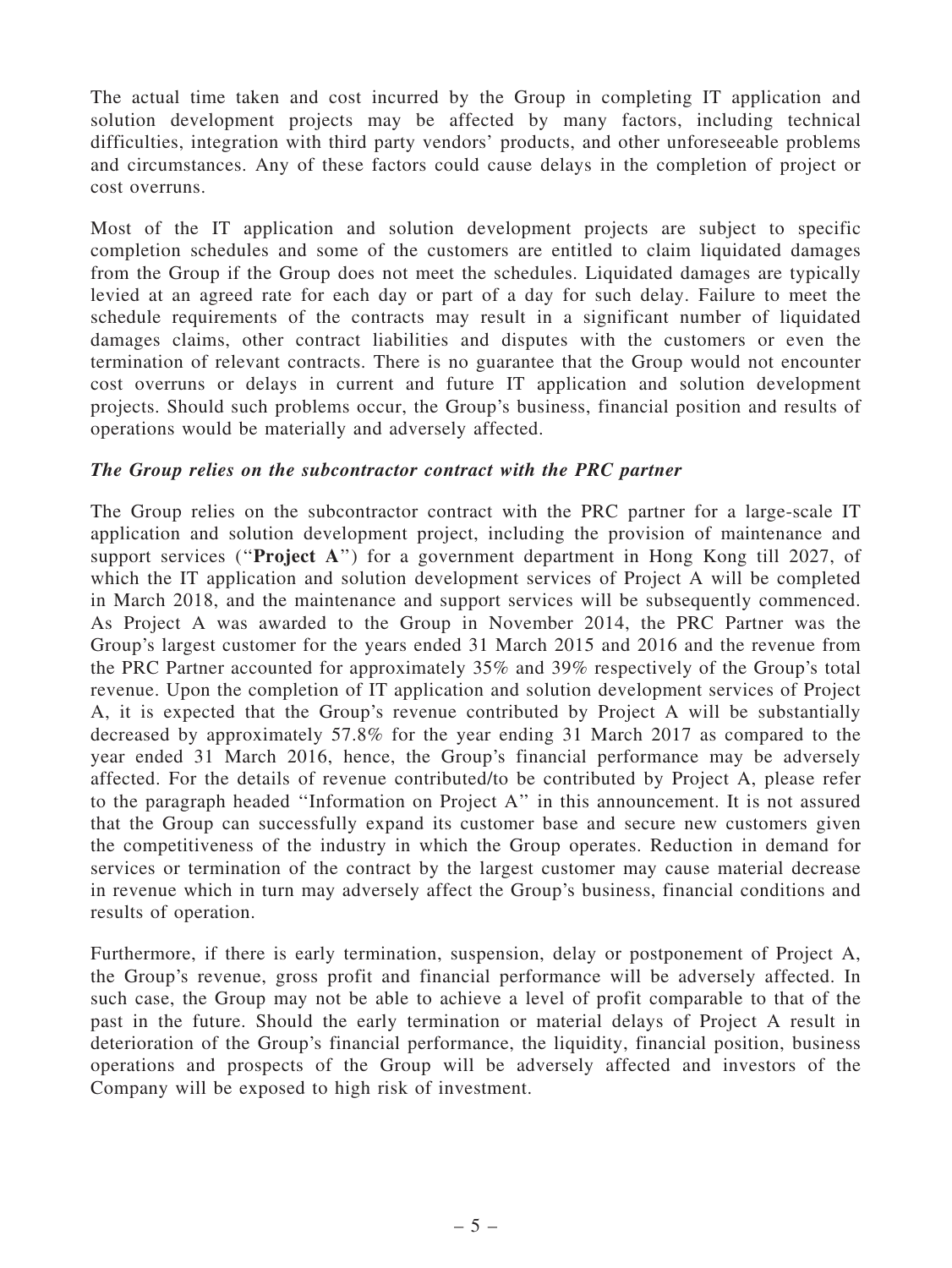## The Group's contracts are project based which creates uncertainty on future revenue streams

The Group's IT application and solution development services are conducted on a projectby-project basis which is not recurring in nature. The Group's customers may subsequently engage the Group in enhancement works or conducting upgrades for the systems developed by the Group in previous projects. The customers may also engage the Group to develop new IT systems after the retirement of outdated systems. However, there is no assurance that the customers will continue to provide the Group with new businesses after completion of the Group's projects.

After the completion of IT application and solution development projects, the Group usually provides maintenance and support services to the customers under separate agreements. The Group cannot guarantee that these maintenance and support service agreements will be renewed in the future nor can the Group guarantees that it shall be able to enter into new agreements with the customers. In the event that the Group is unable to renew the existing agreements or secure new engagements with customers or the Group's customers substantially reduce their purchase orders, the Group's business and future revenue will likely be adversely affected.

#### Key financial information

The following table sets forth the selected financial information of the Group for the years ended 31 March 2014, 2015 and 2016:

|                                     |            | <b>Year ended 31 March</b> |           |  |  |  |
|-------------------------------------|------------|----------------------------|-----------|--|--|--|
|                                     | 2014       | 2015                       | 2016      |  |  |  |
|                                     | HK\$'000   | HK\$'000                   | HK\$'000  |  |  |  |
| Revenue                             | 189,984    | 389,268                    | 505,117   |  |  |  |
| Cost of sales                       | (150, 957) | (317, 125)                 | (419,210) |  |  |  |
| Gross profit                        | 39,027     | 72,143                     | 85,907    |  |  |  |
| Other revenue                       | 344        | 1,148                      | 1,209     |  |  |  |
| Other net income                    | 139        | 571                        | 4         |  |  |  |
| Listing expenses                    | (7, 402)   | (6,618)                    |           |  |  |  |
| General and administrative expenses | (29, 525)  | (36, 748)                  | (47,510)  |  |  |  |
| Profit from operations              | 2,583      | 30,496                     | 39,610    |  |  |  |
| Finance costs                       | (147)      | (176)                      | (3)       |  |  |  |
| <b>Profit before taxation</b>       | 2,436      | 30,320                     | 39,607    |  |  |  |
| Income tax                          | (1,806)    | (6,116)                    | (6,630)   |  |  |  |
| Profit for the year                 | 630        | 24,204                     | 32,977    |  |  |  |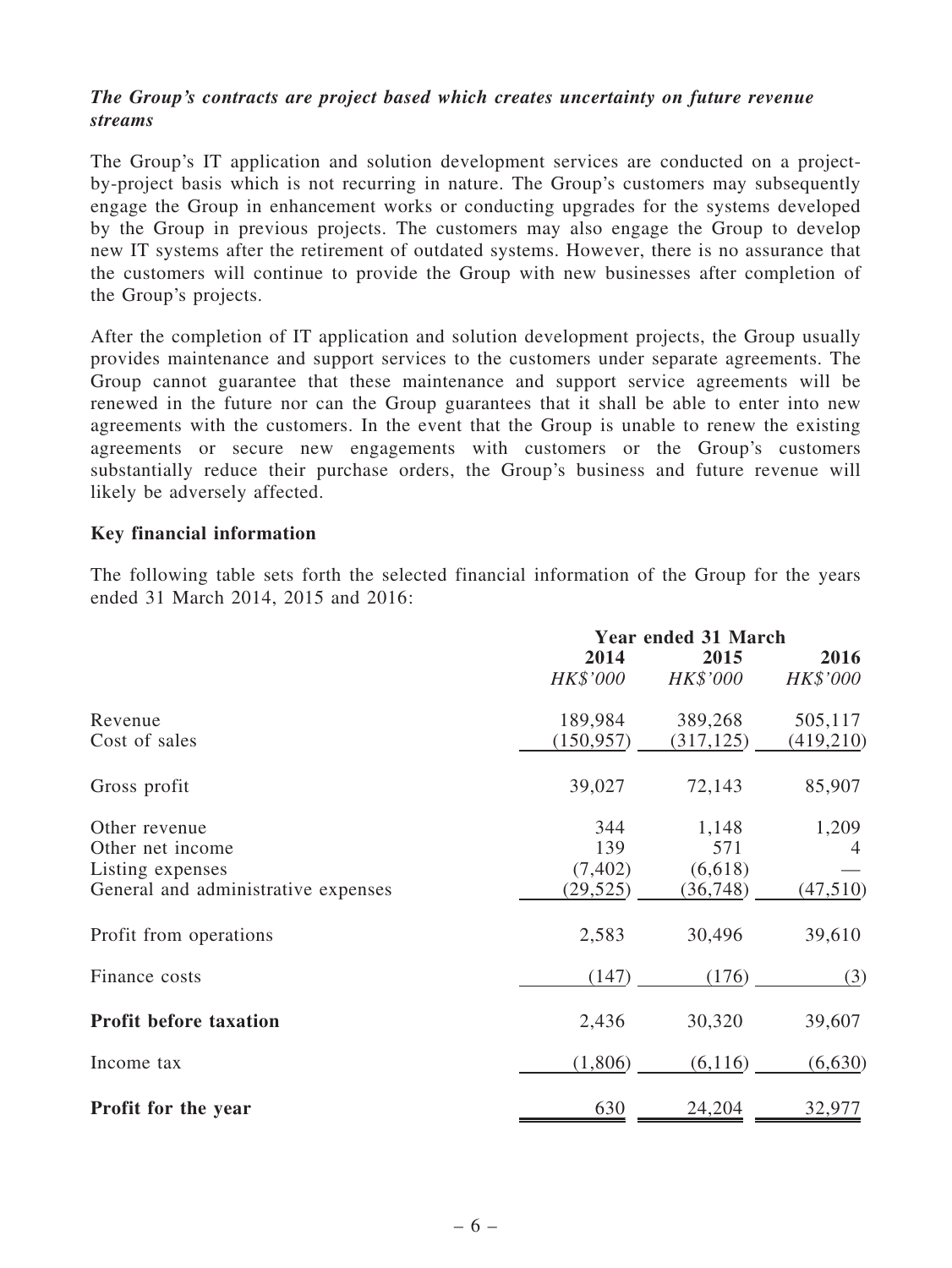#### Revenue

The following table sets out the Group's revenue by business segments for the years ended 31 March 2014, 2015 and 2016:

|                                         | Year ended 31 March |          |       |           |                 |       |           |          |       |
|-----------------------------------------|---------------------|----------|-------|-----------|-----------------|-------|-----------|----------|-------|
|                                         |                     | 2014     |       |           | 2015            |       |           | 2016     |       |
|                                         | Number of           |          |       | Number of |                 |       | Number of |          |       |
|                                         | projects            | HK\$'000 | %     | projects  | <i>HK\$'000</i> | $\%$  | projects  | HK\$'000 | $\%$  |
| IT application and solution development | 21                  | 21.679   | 11.4  | 21        | 157,631         | 40.5  | 27        | 230.724  | 45.7  |
| IT infrastructure solutions             | 374                 | 108.031  | 56.9  | 441       | 172,527         | 44.3  | 878       | 223,293  | 44.2  |
| Secondment services                     | 16                  | 40,660   | 21.4  | 11        | 36,984          | 9.5   | 9         | 23,094   | 4.6   |
| Maintenance and support services        | 26                  | 19,614   | 10.3  | 36        | 22,126          | 5.7   | 60        | 28,006   | 5.5   |
|                                         | 437                 | 189,984  | 100.0 | 509       | 389,268         | 100.0 | 974       | 505,117  | 100.0 |

#### Gross profit and gross profit margin

The following table sets out the Group's gross profit and gross profit margin by business segments for the years ended 31 March 2014, 2015 and 2016:

|                                         | Year ended 31 March |        |          |        |          |        |
|-----------------------------------------|---------------------|--------|----------|--------|----------|--------|
|                                         | 2014                |        | 2015     |        | 2016     |        |
|                                         |                     | Gross  |          | Gross  |          | Gross  |
|                                         |                     | profit |          | profit |          | profit |
|                                         |                     | margin |          | margin |          | margin |
|                                         | HK\$'000            | $\%$   | HK\$'000 | %      | HK\$'000 | $\%$   |
| IT application and solution development | 10,458              | 48.2   | 36,381   | 23.1   | 53,266   | 23.1   |
| IT infrastructure solutions             | 11,410              | 10.6   | 18,135   | 10.5   | 18,671   | 8.4    |
| Secondment services                     | 10.705              | 26.3   | 9.828    | 26.6   | 4,525    | 19.6   |
| Maintenance and support services        | 6,454               | 32.9   | 7,799    | 35.2   | 9,445    | 33.7   |
|                                         | 39,027              | 20.5   | 72,143   | 18.5   | 85,907   | 17.0   |

#### Material fluctuations

#### The year ended 31 March 2016 compared to the year ended 31 March 2015

The Group's revenue for the year ended 31 March 2016 amounted to approximately HK\$505.1 million, representing an increase of approximately HK\$115.8 million or 30% compared to the year ended 31 March 2015 (2015: approximately HK\$389.3 million). The increase was mainly attributable to the combined effects of: (i) the increase in revenue generated from provision of IT application and solution development services of approximately HK\$73.1 million; (ii) the increase in revenue generated from provision of IT infrastructure solutions of approximately HK\$50.8 million; (iii) the increase in revenue generated from provision of maintenance and support services of approximately HK\$5.9 million; and (iv) a decrease in revenue generated from provision of secondment services of approximately HK\$13.9 million.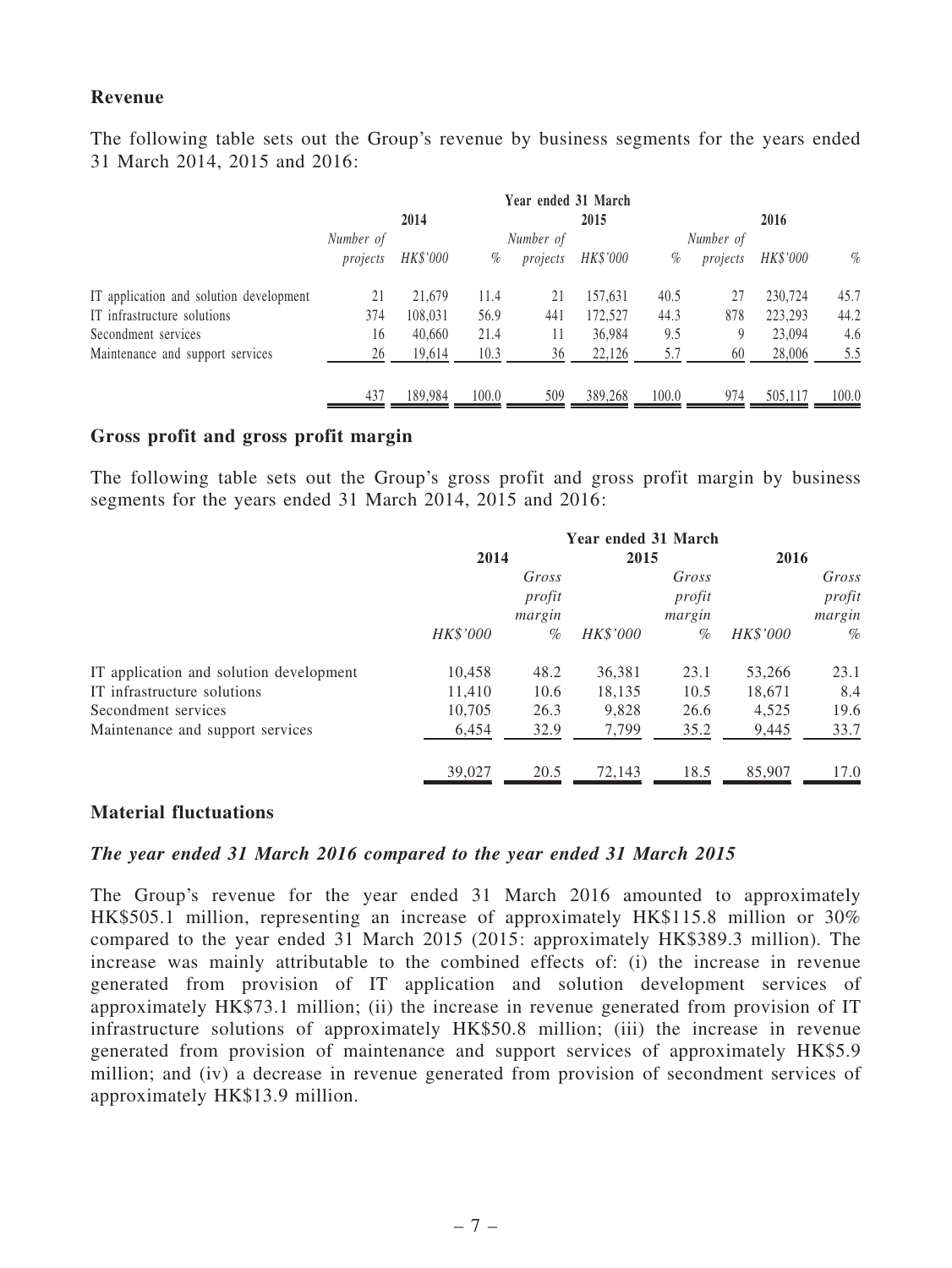The revenue generated from provision of IT application and solution development services amounted to approximately HK\$230.7 million, representing approximately 46% of the revenue for the year ended 31 March 2016. The revenue derived from provision of IT application and solution development services increased by approximately 46% from HK\$157.6 million for the year ended 31 March 2015 to approximately HK\$230.7 million for the year ended 31 March 2016, the increase was primarily due to the significant amount of revenue recognised from (i) Project A which was commenced since November 2014 and (ii) a number of sizable new IT projects in the financial sectors. The revenue generated from provision of IT infrastructure solutions accounted for approximately 44% of the revenue for the year ended 31 March 2016. The revenue from provision of IT infrastructure solutions increased from approximately HK\$172.5 million for the year ended 31 March 2015 to approximately HK\$223.3 million for the year ended 31 March 2016, the increase was primarily due to the expansion of the Group's sales channel during the year ended 31 March 2016 as a result of the Group's effort to diversify its customer portfolio by setting up a new sales team and absorbing new customers in the construction, retail and telecommunication sectors. The revenue generated from provision of secondment services amounted to approximately HK\$23.1 million, representing approximately 5% of the revenue for the year ended 31 March 2016. The revenue derived from provision of secondment services decreased by approximately 38% from approximately HK\$37.0 million for the year ended 31 March 2015 to approximately HK\$23.1 million for the year ended 31 March 2016, the decrease was primarily due to (i) the completion of several secondment contracts during the year ended 31 March 2015 and (ii) the decrease in demand for seconded staff from one of the Group's major secondment customers. The revenue generated from provision of maintenance and support services amounted to approximately HK\$28.0 million, representing approximately 6% of the revenue for the year ended 31 March 2016. The revenue derived from provision of maintenance and support services increased by approximately 27% from HK\$22.1 million for the year ended 31 March 2015 to HK\$28.0 million for the year ended 31 March 2016, the increase was primarily due to (i) a number of new maintenance and support services agreements were awarded by existing customers from IT application and solution development and IT infrastructure solutions segments, for which the majority were awarded subsequent to the completion of IT application and solution development and IT infrastructure solution services; and (ii) an increase in premium charged for renewal of existing maintenance and support contracts during the year ended 31 March 2016.

The significant increase in the revenue derived from provision of IT application and solution development over the Group's overall revenue of approximately 40.5% for the year ended 31 March 2015 to 45.7% for the year ended 31 March 2016, which was mainly due to the significant increase in the revenue contributed by Project A under provision of IT application and solution development as well as the Group's overall revenue for the year ended 31 March 2016. The slightly decrease in the revenue derived from provision of IT infrastructure solutions over the Group's overall revenue of approximately 44.3% for the year ended 31 March 2015 to 44.2% for the year ended 31 March 2016, which was mainly due to the significant increase in the Group's overall revenue growth outweighed the increase in the revenue derived from provision of IT infrastructure solutions for the year ended 31 March 2016. The decrease in revenue derived from provision of secondment services over the Group's overall revenue of approximately 9.5% for the year ended 31 March 2015 to 4.6% for the year ended 31 March 2016, which was the combined effect of the significant increase in the Group's overall revenue growth and the decrease in the revenue derived from provision of secondment services for the year ended 31 March 2016.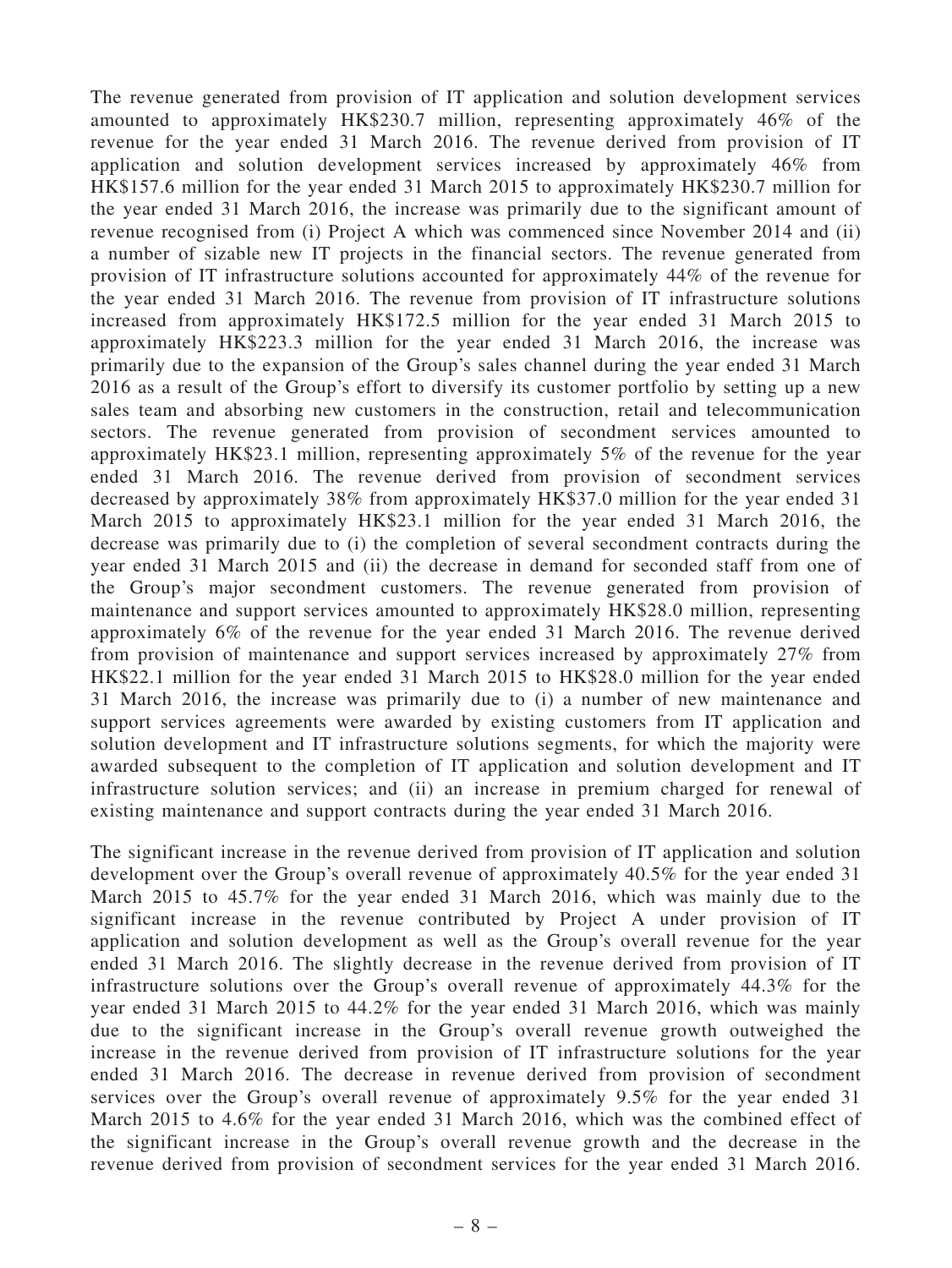The decrease in revenue derived from provision of maintenance and support services over the Group's overall revenue of approximately 5.7% for the year ended 31 March 2015 to 5.5% for the year ended 31 March 2016, which was mainly due to the significant increase in the Group's overall revenue growth outweighed the increase in the revenue derived from provision of maintenance and support services for the year ended 31 March 2016.

The gross profit of the Group increased by approximately 19% from approximately HK\$72.1 million for the year ended 31 March 2015 to approximately HK\$85.9 million for the year ended 31 March 2016, while the gross profit margin of the Group decreased from approximately 19% for the year ended 31 March 2015 to approximately 17% for the year ended 31 March 2016. Such changes were mainly the combined effects of (i) the increase in gross profit generated from provision of IT application and solution development services and provision of maintenance and support services of approximately HK\$16.9 million and HK\$1.6 million respectively, which were in line with the increase in revenue for these segments; (ii) the decrease in gross profit and gross profit margin for provision of secondment services from approximately HK\$9.8 million to HK\$4.5 million, and 27% to 20% respectively, which was resulted from the decrease in revenue from this segment and the increment of staff cost during the year ended 31 March 2016; and (iii) the decrease in gross profit margin for provision of IT infrastructure solutions from approximately 11% to 8% due to the adoption of a competitive pricing strategy by the Group as a result of the Group's effort to expand its sales channel.

#### The year ended 31 March 2015 compared to the year ended 31 March 2014

The Group's revenue for the year ended 31 March 2015 amounted to approximately HK\$389.3 million, representing an increase of approximately HK\$199.3 million or 105% compared to the year ended 31 March 2014 (2014: approximately HK\$190.0 million). The increase was mainly attributable to the combined effect of: (i) the increase in revenue generated from provision of IT application and solution development services of approximately HK\$136.0 million; (ii) the increase in revenue generated from provision of IT infrastructure solutions of approximately HK\$64.5 million; (iii) the increase in revenue generated from provision of maintenance and support services of approximately HK\$2.5 million; and (iv) a decrease in revenue generated from provision of secondment services of approximately HK\$3.7 million.

The revenue generated from provision of IT application and solution development services amounted to approximately HK\$157.6 million, representing approximately 40% of the revenue for the year ended 31 March 2015. The revenue derived from provision of IT application and solution development services increased by approximately 6.3 times from HK\$21.7 million for the year ended 31 March 2014 to approximately HK\$157.6 million for the year ended 31 March 2015, the increase was primarily due to the significant amount of revenue recognised from Project A due to its scale and the Group's ability to meet the expected timetable and development schedule. The majority of the Group's revenue was generated from provision of IT infrastructure solutions which accounted for approximately 44% of the revenue for the year ended 31 March 2015. The revenue from provision of IT infrastructure solutions increased from approximately HK\$108.0 million for the year ended 31 March 2014 to approximately HK\$172.5 million for the year ended 31 March 2015, the increase was primarily due to (i) the Group expanded its market in the financial sector for the year ended 31 March 2015; and (ii) demand from existing customers increased due to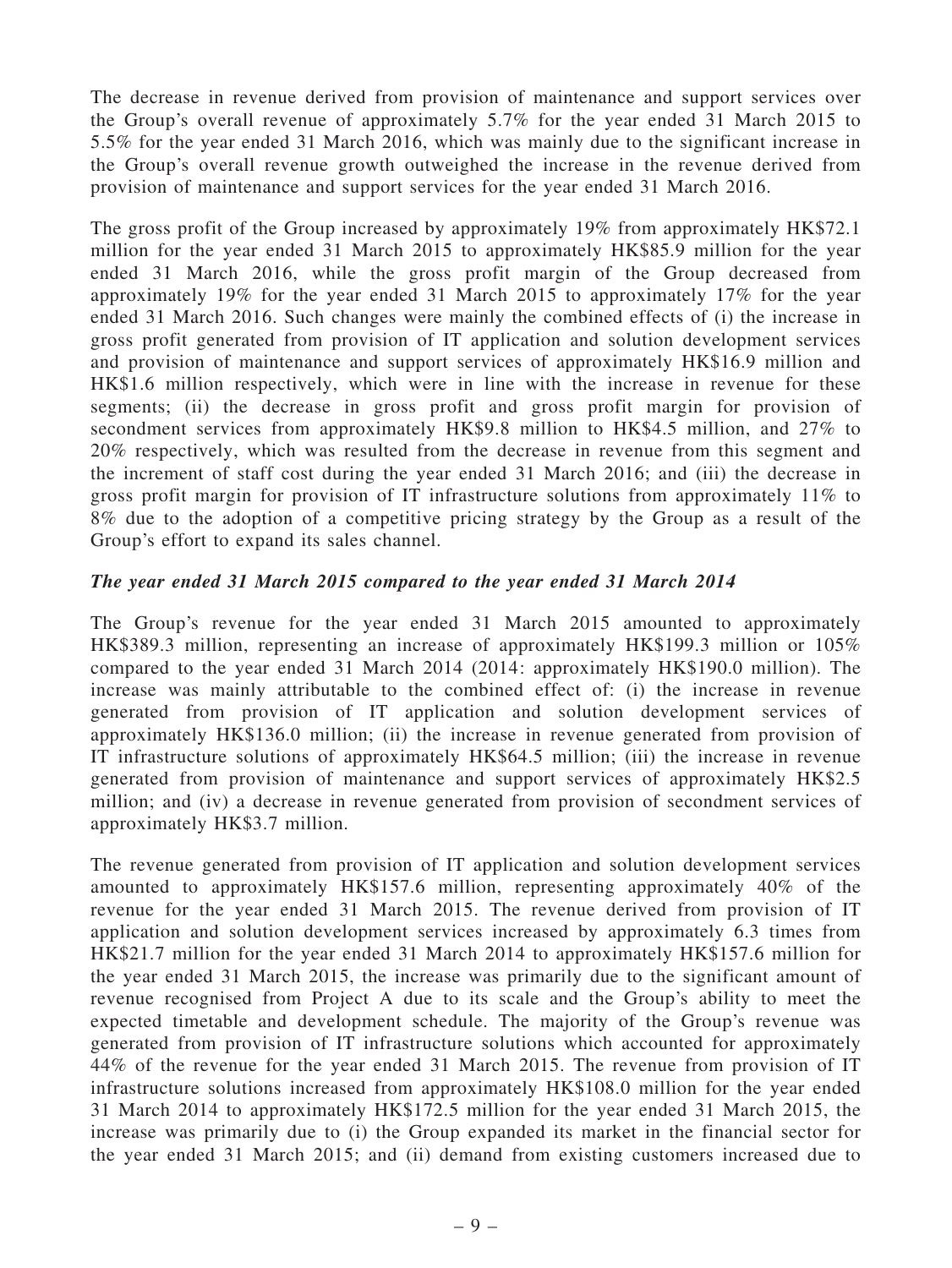their needs for technological refreshment. The revenue generated from provision of secondment services amounted to approximately HK\$37.0 million, representing approximately 10% of the revenue for the year ended 31 March 2015. The revenue derived from provision of secondment services decreased by approximately 9% from approximately HK\$40.7 million for the year ended 31 March 2014 to approximately HK\$37.0 million for the year ended 31 March 2015, the decrease was primarily due to the completion of secondment contracts for the year ended 31 March 2015. The revenue generated from provision of maintenance and support services amounted to approximately HK\$22.1 million, representing approximately 6% of the revenue for the year ended 31 March 2015. The revenue derived from provision of maintenance and support services increased by approximately 13% from HK\$19.6 million for the year ended 31 March 2014 to HK\$22.1 million for the year ended 31 March 2015, the increase was primarily due to (i) a number of new maintenance and support services agreements were awarded by existing customers from IT application and solution development and IT infrastructure solutions segments, for which the majority were awarded subsequent to the completion of IT application and solution development and IT infrastructure solution services; and (ii) an increase in premium charged for renewal of existing maintenance and support contracts for the year ended 31 March 2015.

The significant increase in the revenue derived from provision of IT application and solution development over the Group's overall revenue of approximately 11.4% for the year ended 31 March 2014 to 40.5% for the year ended 31 March 2015, which was mainly due to the significant increase in the revenue contributed by Project A under provision of IT application and solution development as well as the Group's overall revenue for the year ended 31 March 2015. The decrease in the revenue derived from provision of IT infrastructure solutions over the Group's overall revenue of approximately 56.9% for the year ended 31 March 2014 to 44.3% for the year ended 31 March 2015, which was mainly due to the significant increase in the Group's overall revenue growth outweighed the increase in the revenue derived from provision of IT infrastructure solutions for the year ended 31 March 2015. The decrease in revenue derived from provision of secondment services over the Group's overall revenue of approximately 21.4% for the year ended 31 March 2014 to 9.5% for the year ended 31 March 2015, which was the combined effect of the significant increase in the Group's overall revenue growth and the decrease in the revenue derived from provision of secondment services for the year ended 31 March 2015. The decrease in revenue derived from provision of maintenance and support services over the Group's overall revenue of approximately 10.3% for the year ended 31 March 2014 to 5.7% for the year ended 31 March 2015, which was mainly due to the significant increase in the Group's overall revenue growth outweighed the increase in the revenue derived from provision of maintenance and support services for the year ended 31 March 2015.

The gross profit of the Group increased by approximately 85% from approximately HK\$39.0 million for the year ended 31 March 2014 to approximately HK\$72.1 million for the year ended 31 March 2015, while the gross profit margin of the Group decreased by approximately 10% from approximately 21% for the year ended 31 March 2014 to approximately 19% for the year ended 31 March 2015. Such changes were primarily due to (i) the increase in gross profit generated from provision of IT infrastructure solutions by approximately 59% from approximately HK\$11.4 million for the year ended 31 March 2014 to approximately HK\$18.1 million for the year ended 31 March 2015, which was in line with the increase in revenue for this segment; and (ii) the increase in gross profit generated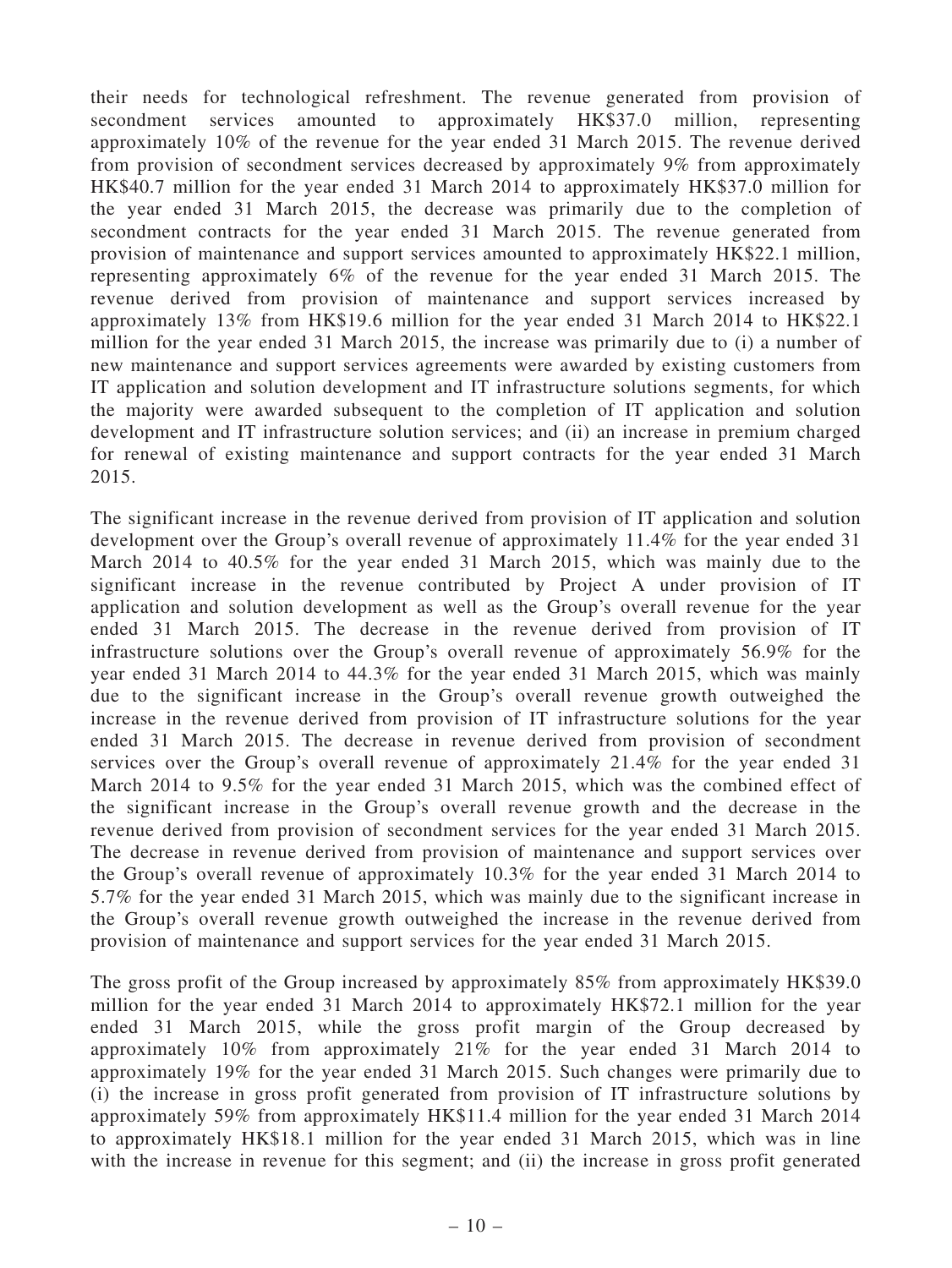from provision of IT application and solution development services by approximately 2.5 times from approximately HK\$10.5 million for the year ended 31 March 2014 to approximately HK\$36.4 million for the year ended 31 March 2015, which was resulted from the combined effect of the increase in revenue and a decrease in gross profit margin due to the adoption of a competitive pricing strategy for Project A and the low gross profit margin arising from the procurement services performed for Project A.

### Other material fluctuations

The Group's administrative expenses for the year ended 31 March 2016 amounted to approximately HK\$47.5 million, representing an increase by approximately HK\$10.8 million or 29% as compared to the year ended 31 March 2015 (2015: approximately HK\$36.7 million). Such increase was primarily attributable to the combined effects of: (i) the increase in administrative staff costs of approximately HK\$4.6 million due to the manpower involved in training new staff and setting up a research and development team according to the business plan of the Group; (ii) the increase in sales commission paid to sales staff of the Group by approximately HK\$1.2 million which was in line with the increase in gross profit of the Group; (iii) the increase in professional fee by approximately HK\$1.5 million in relation to corporate actions made pursuant to the requirements of the GEM Listing Rules; (iv) the increase in overall office rental expenses by approximately HK\$0.8 million in relation to an additional office premise rented due to the expansion of the Group's business; (v) the increase in depreciation charges by approximately HK\$0.9 million in relation to the depreciation charged for a newly acquired office premise and a car park in Hong Kong; and (vi) the increase in recruitment expenses paid to recruitment agents by approximately HK\$0.6 million due to the expansion of the Group's headcount following the expansion of the Group's business.

As at 31 March 2016, the shareholders' funds of the Group amounted to approximately HK\$149.1 million. Current assets amounted to approximately HK\$195.3 million, which mainly comprised of cash reserves of approximately HK\$77.6 million and trade and other receivables of approximately HK\$116.5 million. Current liabilities mainly comprised of trade and other payables of approximately HK\$87.6 million. The significant decrease in cash reserves of the Group was primarily attributable to (i) approximately HK\$45.3 million of cash outflow to settle the consideration for the purchases of an office premise and a carpark in Hong Kong; (ii) approximately HK\$25.0 million of cash outflow to finance the working capital of Project A, the Group's largest IT project in progress, as the major payment milestone of the project was not reached during the year ended 31 March 2016. The cash outflow for Project A also led to the significant increase in the amounts due from customers for contract work included in trade and other receivables. As at 31 March 2016, the liquidity ratio of the Group, determined as a ratio of current assets over current liabilities, was approximately 2.2 times (2015: approximately 2.4 times).

Please refer to the annual reports of the Company for years ended 31 March 2015 and 2016, respectively for further details of the annual results and management discussion and analysis of the Group during the Track Record Period.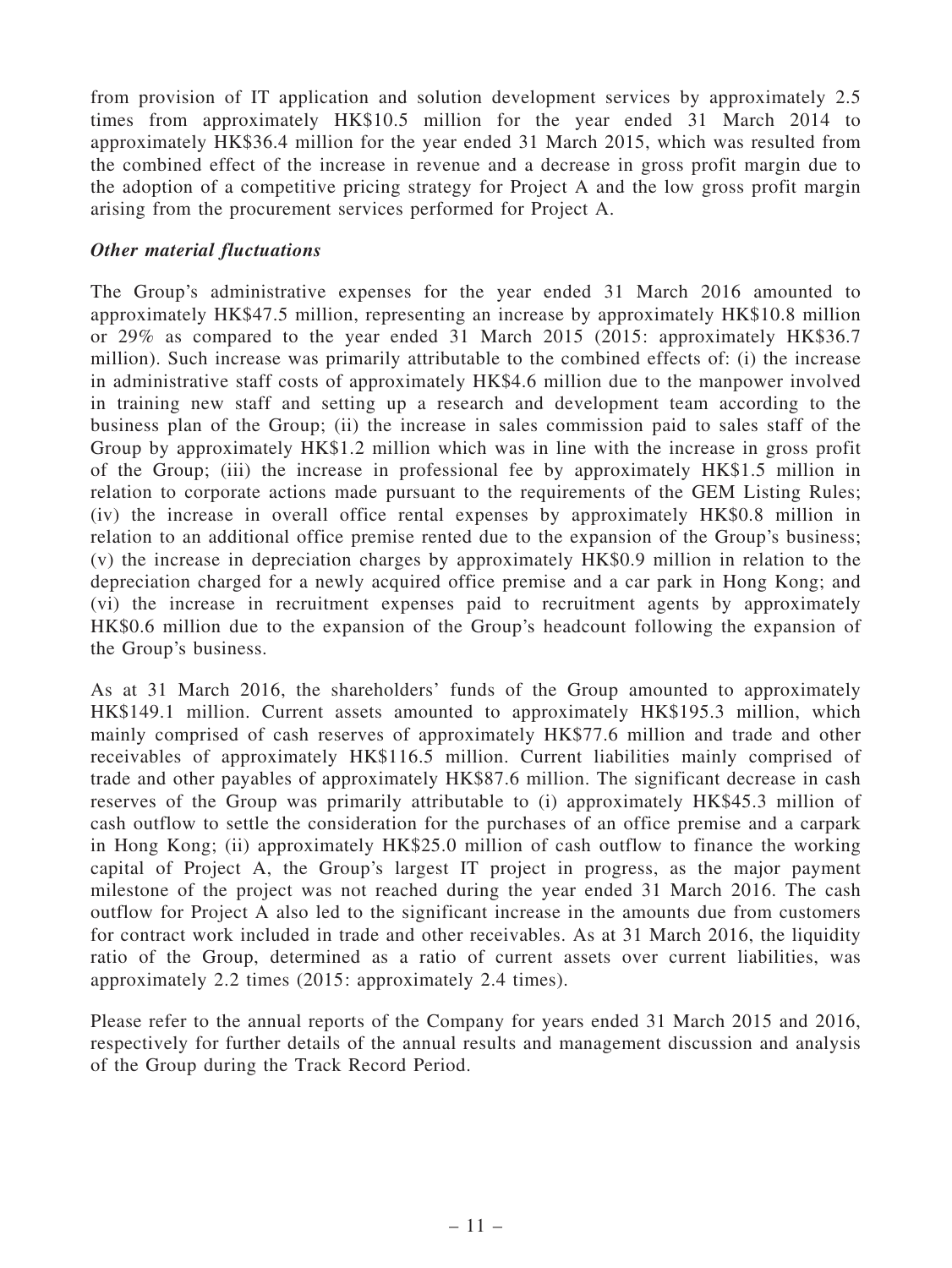## Information on Project A

#### Salient terms of the subcontractor contract with the PRC Partner

The salient terms of the subcontractor contract between the PRC Partner and the Group in relation to Project A are as follows:

|  | Major scope of work: |  | To design, supply and implement IT systems |  |  |  |
|--|----------------------|--|--------------------------------------------|--|--|--|
|--|----------------------|--|--------------------------------------------|--|--|--|

- . To provide training, support and maintenance services to endcustomers
- Project timeframe: Approximately 40 months from November 2014 to March 2018 in accordance with the existing resource planning for IT application and solution development services (including a warranty period of 12 months), followed by a nine years maintenance and support services from mid March 2018 to mid March 2027
- Liabilities in the event of delay: . The government shall receive liquidated damages if there is a failure to provide all or any of the deliverables to the government by the applicable completion date.
	- . The government is entitled to terminate the whole or part of the contract and may receive refund for the money paid in relation to the deliverables if there is any failure to provide all or any of the deliverables within the prescribed time frame after the applicable completion date.

Indemnities and indemnification liabilities on the part of the Group to the PRC Partner:

The PRC Partner shall indemnify and keep the government indemnified from and against:

- . Any demands and liabilities arising from (i) a breach of any provision of the contract; (ii) any warranty which is incorrect, inaccurate, incomplete or misleading; (iii) any negligence, recklessness, or willful misconduct; or (iv) any act or omission in the discharge of the services.
- . Any demands and liabilities suffered by the government as a result of or in connection with the infringement or alleged infringement of intellectual property rights of the supplied system and supplied IT products.

The PRC Partner may raise claim against the Group for losses suffered by the PRC Partner as a result of any liquidated damages levied on it or damages claimed against it by the government for indemnities.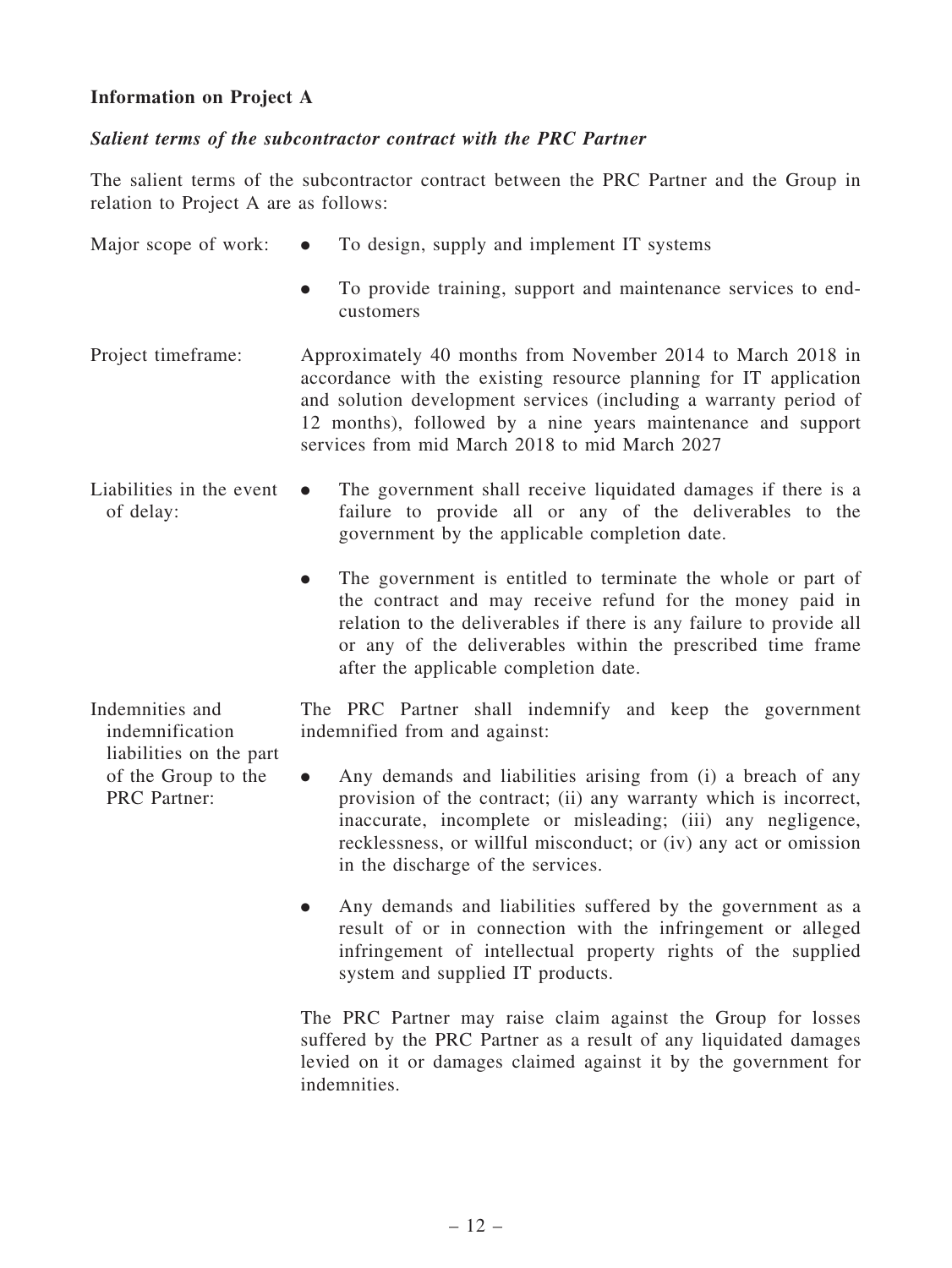Deduction of charges and early termination: . If at any time during the contract period, a non-compliance event including but not limited to, non-compliance with the committed serviceability level, absence of the project team member and the team member not fullfilling the qualification or experience requirements in relation to the contract occurs, the government shall be entitled to obtain refund or make deduction from the charges from time to time payable for such non-compliance event in the applicable amount specified in the contract as and for liquidated damages and not as a penalty.

> . If at any time during the contract period, any one or more of the non-compliance thresholds specified in the contract have been reached, the government shall be entitled to terminate the contract accordingly.

- Change of control: The PRC Partner may terminate the subcontractor contract if there is a change of control and the PRC Partner reasonably believes that such change of control may materially affect the performance by ICO HK of its obligation under the subcontractor contract. A change of control occurs if either (i) the majority of shares carrying a right to vote in ICO HK or its holding company are acquired by a person who was not a majority shareholder at the date of the subcontractor contract, or (ii) there is a change in the ownership of the legal power to direct, or determine the direction of, the general management and policies of ICO HK or its holding company.
- Limitation of liability of the PRC Partner: The PRC Partner shall not be responsible to the Group for any failure to perform its obligations under the subcontractor contract where there is a corresponding failure by the government to perform its obligations under the main contract between the PRC Partner and the government, provided that the PRC Partner takes all reasonable steps to pursue its rights under the main contract.
- Payment terms: For the third party IT products procured by the Group for the use in Project A, the PRC Partner shall pay to us following the delivery of products. The Group will generally grant a credit period to the PRC Partner for a period of 30 days.
	- . For the provision of IT application and solution development services, the payment schedule is as follows:
		- (i) 5% of the subcontracting revenue upon completion of project initiation, system analysis and design, down-sized mainframe application analysis and design;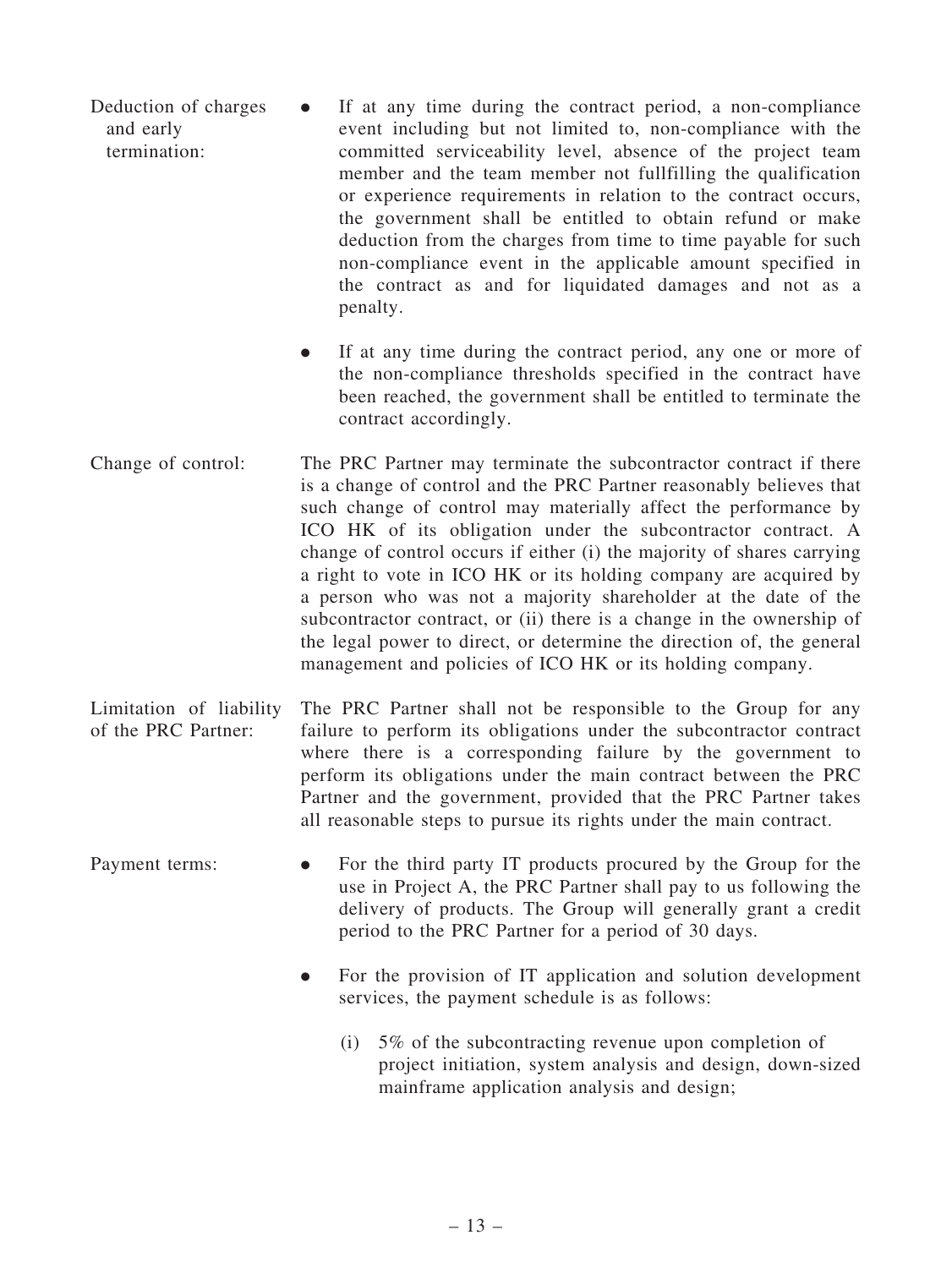- (ii) 10% of the subcontracting revenue upon completion of system development & testing, down-sized mainframe application development and testing;
- (iii) 5% of the subcontracting revenue upon completion of user acceptance; and
- (iv) 70% of the subcontracting revenue upon completion of user training, production rollout and the system is certified to be ready for use.

The government will withhold 10% of payments until the expiry of the warranty period.

. The maintenance and support service fees will be paid in quarterly subsequent to the 12-month warranty period.

### Revenue contributed/to be contributed by Project A for the years ended 31 March 2015 and 2016 and the years ending 31 March 2017 and 2018

The table below illustrates the breakdown of the revenue contributed/to be contributed by Project A by business segments for the years ended 31 March 2015 and 2016 and the years ending 31 March 2017 and 2018 below:

|                                                                                                                        | Year ended 31 March |                 | Year ending 31 March |                     |  |
|------------------------------------------------------------------------------------------------------------------------|---------------------|-----------------|----------------------|---------------------|--|
|                                                                                                                        | 2015                | 2016            | 2017                 | 2018                |  |
|                                                                                                                        | HK\$'000            | <b>HK\$'000</b> | <b>HK\$'000</b>      | <b>HK\$'000</b>     |  |
|                                                                                                                        | (audited)           | (audited)       | <i>(estimation)</i>  | <i>(estimation)</i> |  |
| IT application and solution development<br>IT application solution services<br>Procurement of third party hardware and | 16,135              | 47,900          | 72,642               | 6,149               |  |
| software                                                                                                               | 119,661             | 148,913         | 10,321               |                     |  |
|                                                                                                                        |                     |                 |                      |                     |  |
| Maintenance and support services                                                                                       | 135,796             | 196,813         | 82,963               | 6,149<br>28,800     |  |
| Revenue contributed/to be contributed by<br>Project A                                                                  | 135,796             | 196,813         | 82,963               | 34,949              |  |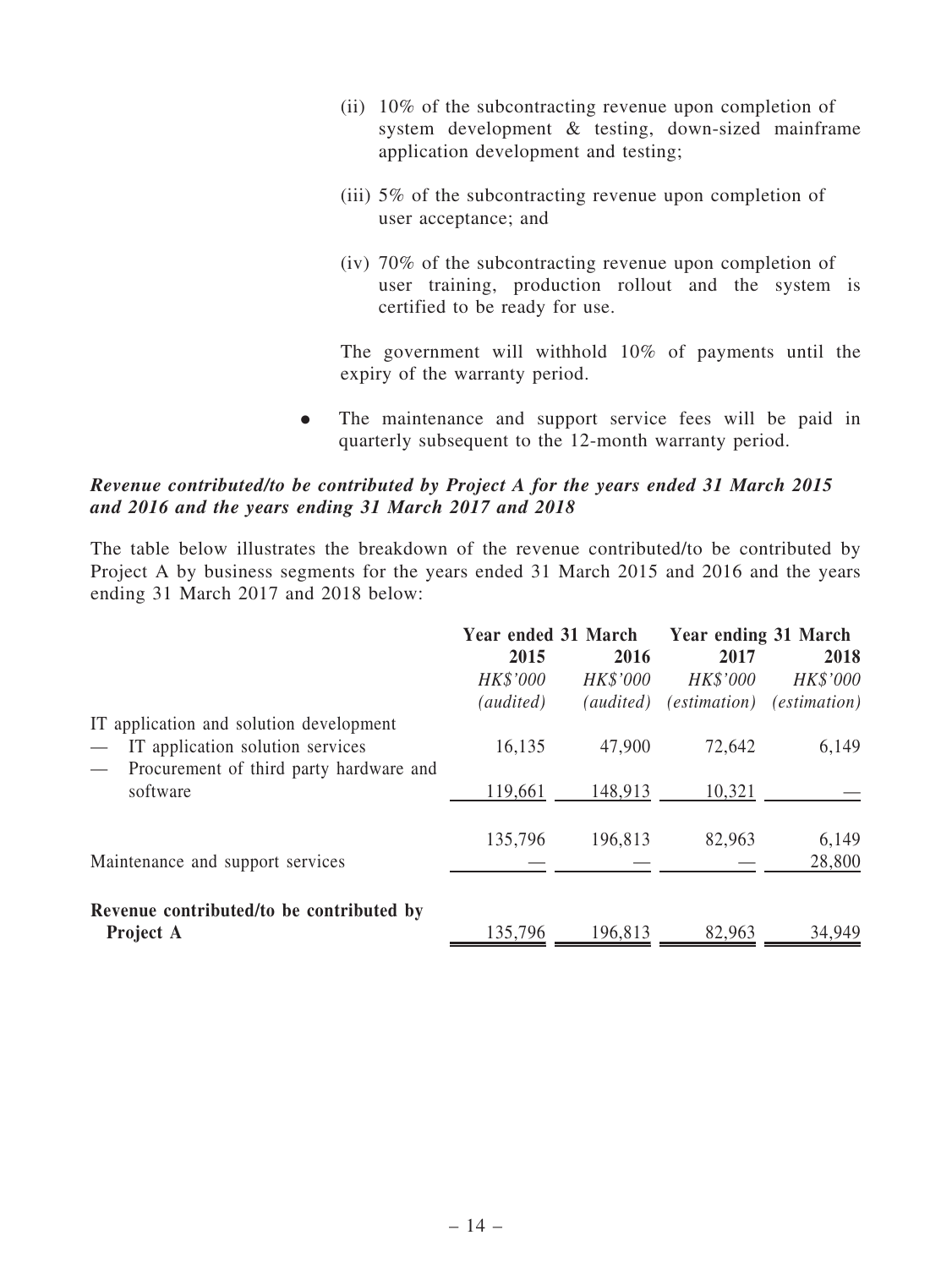#### Major projects in backlog as at 31 March 2016

## IT application and solution development projects of which contracts had been signed but had not been completed as at 31 March 2016

The table below sets out the total unrecognised revenue of the IT application and solution development projects on hand but not yet completed as at 31 March 2016, the amount of revenue expected to be recognised for the years ending 31 March 2017 and 2018:

|                           | <b>Revenue expected</b> | <b>Revenue expected</b> |
|---------------------------|-------------------------|-------------------------|
| <b>Total unrecognised</b> | to be recognised        | to be recognised        |
| revenue as at             | for the year ending     | for the year ending     |
| 31 March 2016             | 31 March 2017           | 31 March 2018           |
| <b>HK\$'000</b>           | <b>HK\$'000</b>         | <b>HK\$'000</b>         |
| 111,821                   | 102,423                 | 9,398                   |

## Major IT application and solution development projects (with total contract value of over HK\$10 million) had not yet completed as at 31 March 2016

| Project   | End customer's<br>business nature        | Type of work                                                            | <b>Total contract</b><br>value<br>(Note 1)<br>HK\$'000 | date          | Expected       | Revenue to be<br>recognised for<br>Commencement completion date the year ending the year ending<br>(Note 2) 31 March 2017 31 March 2018<br>HK\$'000 | Revenue to be<br>recognised for<br>HK\$'000 |
|-----------|------------------------------------------|-------------------------------------------------------------------------|--------------------------------------------------------|---------------|----------------|-----------------------------------------------------------------------------------------------------------------------------------------------------|---------------------------------------------|
| Project A | Government<br>department in<br>Hong Kong | Development of<br>exit and entry<br>platform                            | Over 900,000                                           | November 2014 | March 2027     | 82,963                                                                                                                                              | 6,149<br>(Note 3)                           |
| Project B | Retail bank                              | Teller platform<br>revamp                                               | 13,000                                                 | October 2015  | March 2017     | 8,029                                                                                                                                               | <b>Nil</b>                                  |
| Project C | Retail bank                              | Enterprise business<br>process<br>management<br>platform<br>development | 11,158                                                 | April 2015    | September 2016 | 2,760                                                                                                                                               | <b>Nil</b>                                  |

*Notes:*

- 1. The total contract value as agreed in the agreement.
- 2. Expected completion date means the date on which the project is expected to be delivered to the customer.
- 3. Revenue from maintenance and support services are excluded under Project A.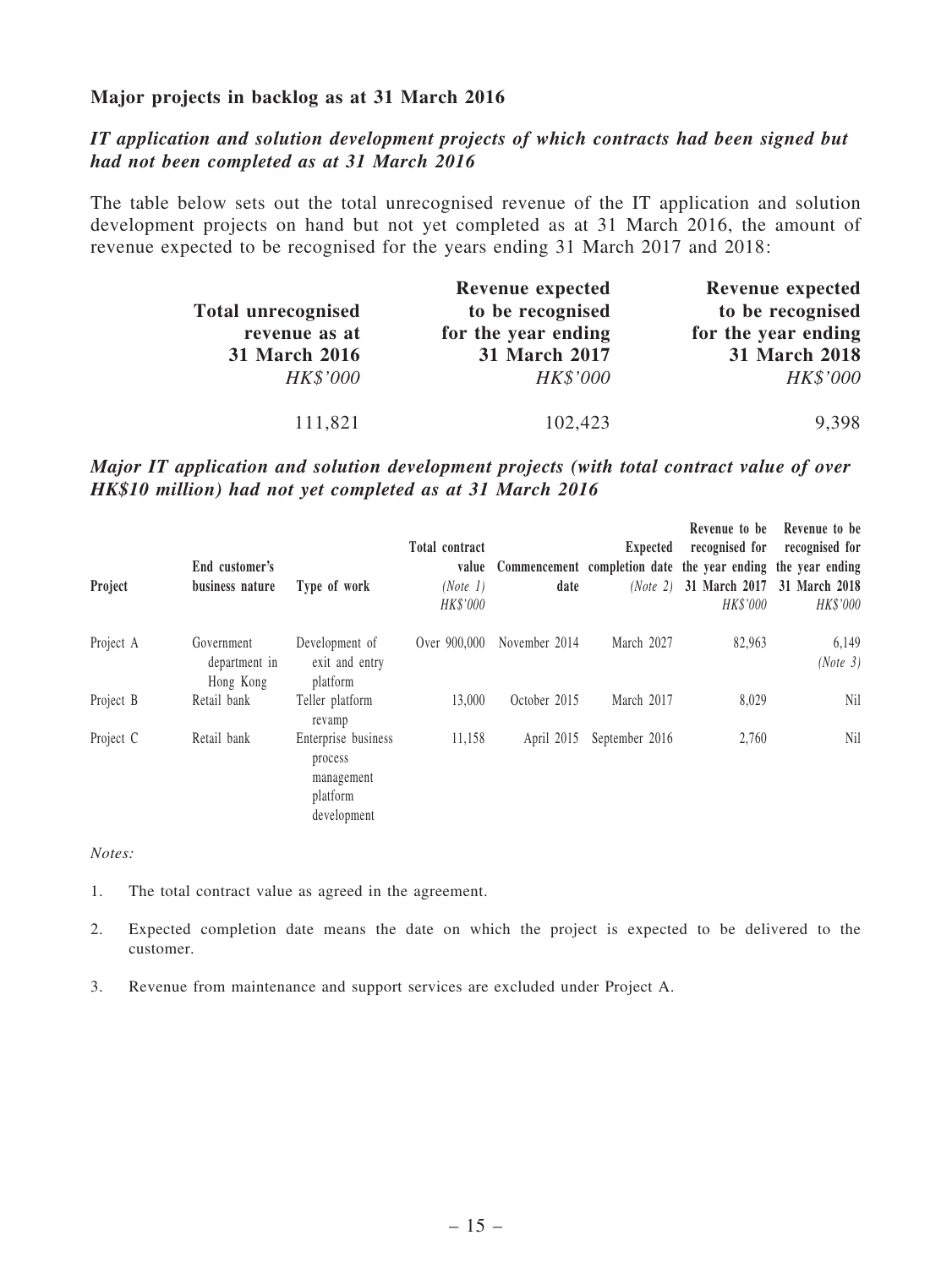## USE OF PROCEEDS

The net proceeds from placing, after deducting listing related expenses, were approximately HK\$75.5 million. These proceeds had been applied for the purposes in accordance with the future plans and use of proceeds as set out in the Prospectus. An analysis of the utilisation of the net proceeds from placing and the unused amount as at 31 March 2016 is set out in the annual report of the Company for the year ended 31 March 2016. The remaining net proceeds of approximately HK\$47.4 millions which had not yet been utilised is expected to be applied in accordance with the future plans and use of proceeds as set out in the Prospectus from 1 April 2016 onwards.

As at the date of this announcement, the Group does not intend to have material changes on its future plans and use of proceeds.

#### Comparison of business objectives with actual business progress

The analysis comparing the business objectives as set out in the Prospectus with the Group's actual business progress since it listing on GEM on 18 March 2015 to 31 March 2016 is set out in the annual report of the Company for the year ended 31 March 2016.

#### RECENT DEVELOPMENT

Since the listing of the Company on GEM on 18 March 2015, the Group has continued to develop and focus its business in Hong Kong.

References are made to the announcements of the Company dated 14 March 2016 and 20 June 2016 in relation to the memorandum of understanding entered into between Value Digital Limited (as purchaser and a wholly-owned subsidiary of the Company) and Golden Diamond Global Limited (as vendor). Up to the expiry of the memorandum of understanding on 13 June 2016, the parties have not concluded and the said memorandum of understanding has been lapsed. The Group is continuously seeking business opportunities including but not limited to the provision of online to offline e-commerce platforms business and will publish announcement(s) as and when appropriate according to the Main Board Listing Rules.

## Large scale IT application and solution development projects awarded as at the Latest Practicable Date

During the year ended 31 March 2016 and up to the Latest Practicable Date, the Company was awarded two large scale IT application and solution development projects with total contract sum of over HK\$50 million each and the durations of such projects are over 10 years (including maintenance and support services).

#### First quarterly results for the three months ended 30 June 2016

On 12 August 2016, the Company announced the unaudited consolidated quarterly results and the unaudited condensed consolidated financial statements of the Group for the three months ended 30 June 2016. For details, please refer to the said announcement and the first quarterly report for the three months ended 30 June 2016 published on 12 August 2016.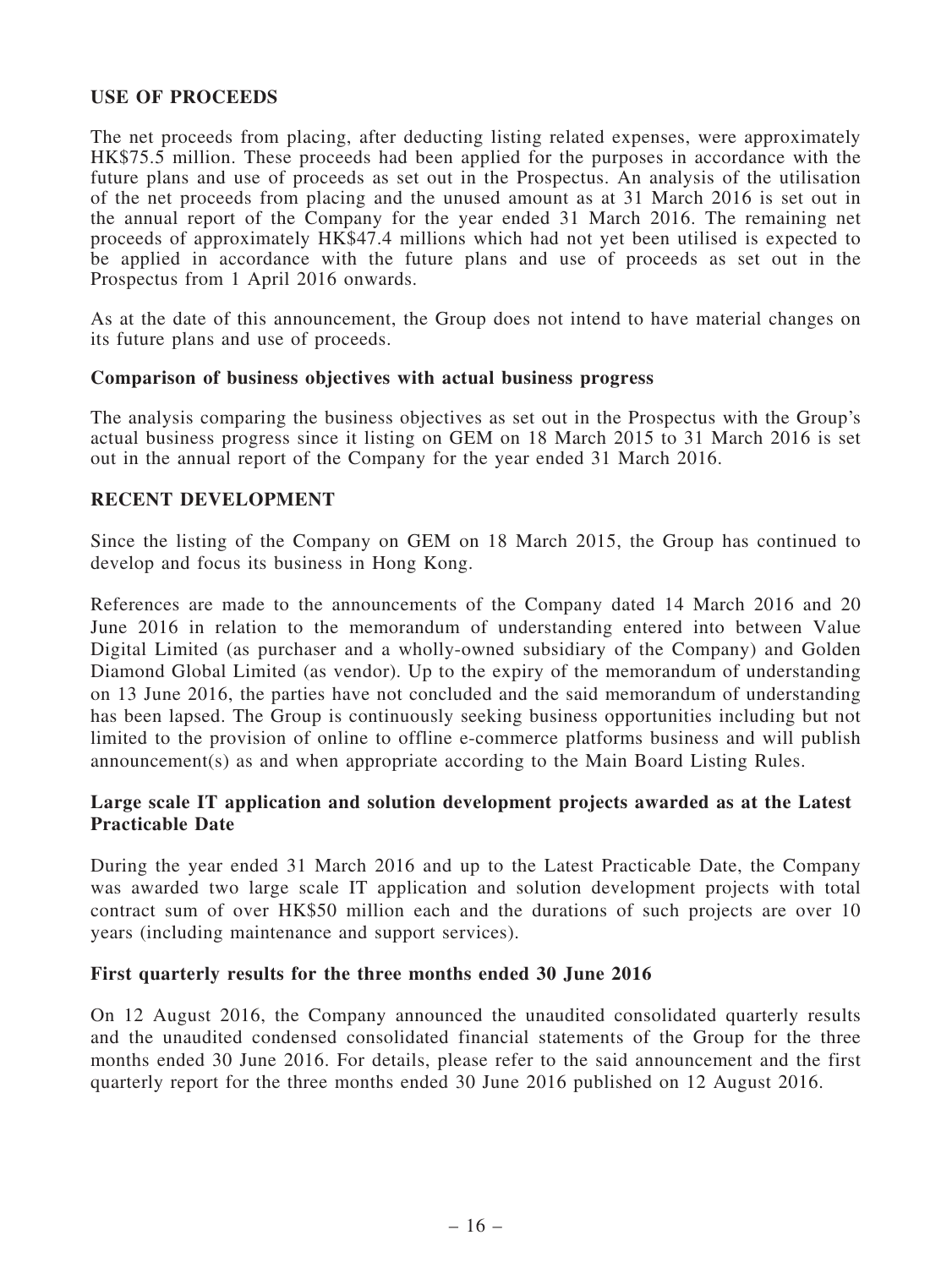## IT application and solution development project on hand but not yet completed as at 31 August 2016

As at 31 August 2016, excluding Project A, the Group has remaining contracts value of approximately HK\$53.3 million for IT application and solution development service projects. The Company estimates approximately HK\$25.3 million and HK\$27.4 million will be recognised by the Group for the years ending 31 March 2017 and 2018 respectively.

Based on the Group's latest operational performance and saved as disclosed above, the Company confirms that there are no unfavourable trends or developments which may have a material adverse impact on the Group's business and financial performance subsequent to 30 June 2016 and up to the date of this announcement. Furthermore, the Directors believe that the remaining contract sum of the Group's contracts as at the Latest Practicable Date will provide stable income source to the Group.

Looking ahead, the Group will continue to focus on traditional IT business, as well as will continue to expand the market share and strengthen the market position of its business and exploring business cooperation and opportunities from time to time. The Group believes that in an increasingly competitive business environment, establishing strategic alliances and joint ventures with business partners and investing in new opportunities will be critical to the development of the Group. Given that the Group had continued to carry out the expansion plan as disclosed in the Prospectus, including expansion of IT application and solution development business and exploring merger, acquisition or business collaboration opportunities, the Group will also explore business opportunities in providing O2O (online to offline) e-commerce platforms through mobile application systems, such as mobile payment securities systems, ''cloud'' applications and logistic and tracking systems.

## DOCUMENTS AVAILABLE FOR INSPECTION

Copies of the following documents will be made available for viewing on the Company's website at www.ico.com.hk and the Stock Exchange's website at www.hkexnews.hk:

- (a) the Memorandum and Articles of Association of the Company;
- (b) the first quarterly report of the Group for the three months ended 30 June 2016;
- (c) the Directors' report and the annual report of the Group for the year ended 31 March 2016;
- (d) the circular of the Company dated 27 June 2016 in relation to granting of general mandates to issue and repurchase Shares, re-election of Directors and adoption of the Share Option Scheme;
- (e) the circular of the Company dated 30 June 2015 in relation to general mandates to issue and repurchase Shares and re-election of Directors; and
- (f) a copy of each of the announcements and other corporate communications made by the Company as required under the GEM Listing Rules.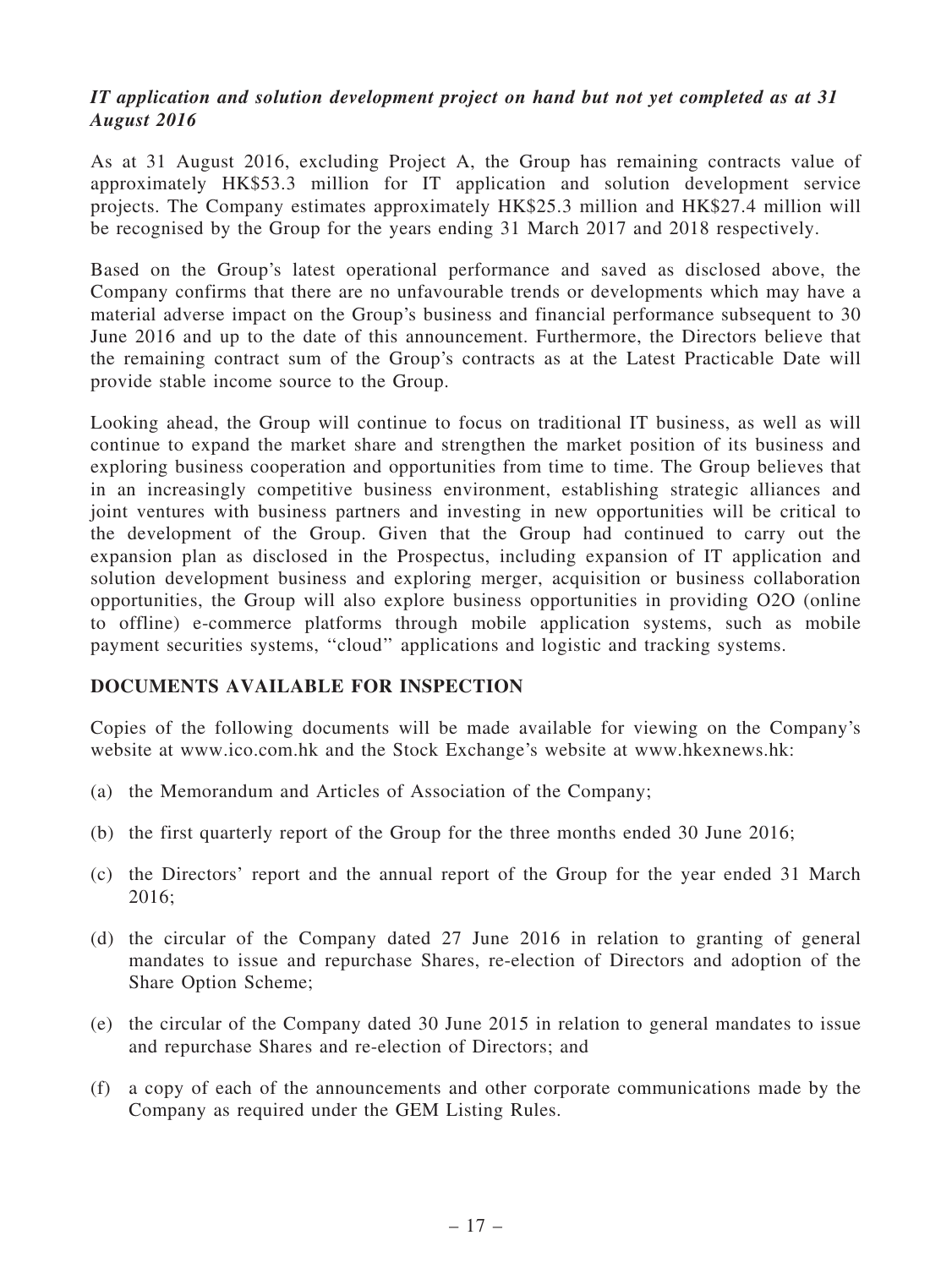## BIOGRAPHICAL DETAILS OF DIRECTORS AND SENIOR MANAGEMENT

The biographical information of each current Directors and senior management of the Company as at the date of this announcement is as follows:

#### Executive Directors

Mr. Lee Cheong Yuen (李昌源) (''Mr. Lee''), aged 49, is the Chief Executive Officer and an executive Director. Mr. Lee is also a member of the nomination committee of the Company. Mr. Lee founded the Group in 1992. Mr. Lee is primarily responsible for overseeing the business development and in-house operations and devising market strategies and business expansion plans of the Group. In the past years, he led the Group to successfully complete several large-scale IT application and solution development projects for major clients in the public sector, private sector, banking and finance sector and logistics sector. Mr. Lee obtained a degree of bachelor of science in computer studies from The University of Hong Kong ("HKU") in December 1989. He has over 20 years of experience in the IT industry.

Pursuant to the Director's service contract entered into between the Company and Mr. Lee, his initial current term of office is for a period of three years commenced from 3 March 2015, unless terminated by either party giving to the other not less than three months' prior notice in writing. Mr. Lee is also subject to retirement by rotation and re-election at the annual general meeting of the Company in accordance with the Articles.

As far as the Directors are aware, as at the Latest Practicable Date, Mr. Lee was interested or deemed to be interested in 3,000,000,000 Shares or underlying Shares of the Company pursuant to Part XV of the SFO.

Pursuant to the service contract, Mr. Lee is entitled to a bonus. For the year ended 31 March 2016, a sum of HK\$1,827,000 has been paid to Mr. Lee. The above emoluments of Mr. Lee have been determined with reference to his role and duties, performance and responsibilities as well as the prevailing market conditions and are subject to revision in future by the decision of the Board based on the recommendation of the Company's remuneration committee.

Mr. Yong Man Kin (楊敏健) (''Mr. Yong''), aged 50, is the Chairman and an executive Director. Mr. Yong is also a member of the nomination committee of the Company. Mr. Yong founded the Group in 1992. Mr. Yong is primarily responsible for overseeing the business development, in-house operations, overall strategic planning and business expansion plans, accounts and human resources activities of the Group. Under his directorship, over the past years, he led the Group to successfully complete several largescale IT application and solution development projects for major customers in the public sector, private sector, and regulatory sector. Mr. Yong obtained a degree of bachelor of science in computer studies from HKU in December 1989. Mr. Yong has over 20 years of experience in the IT industry.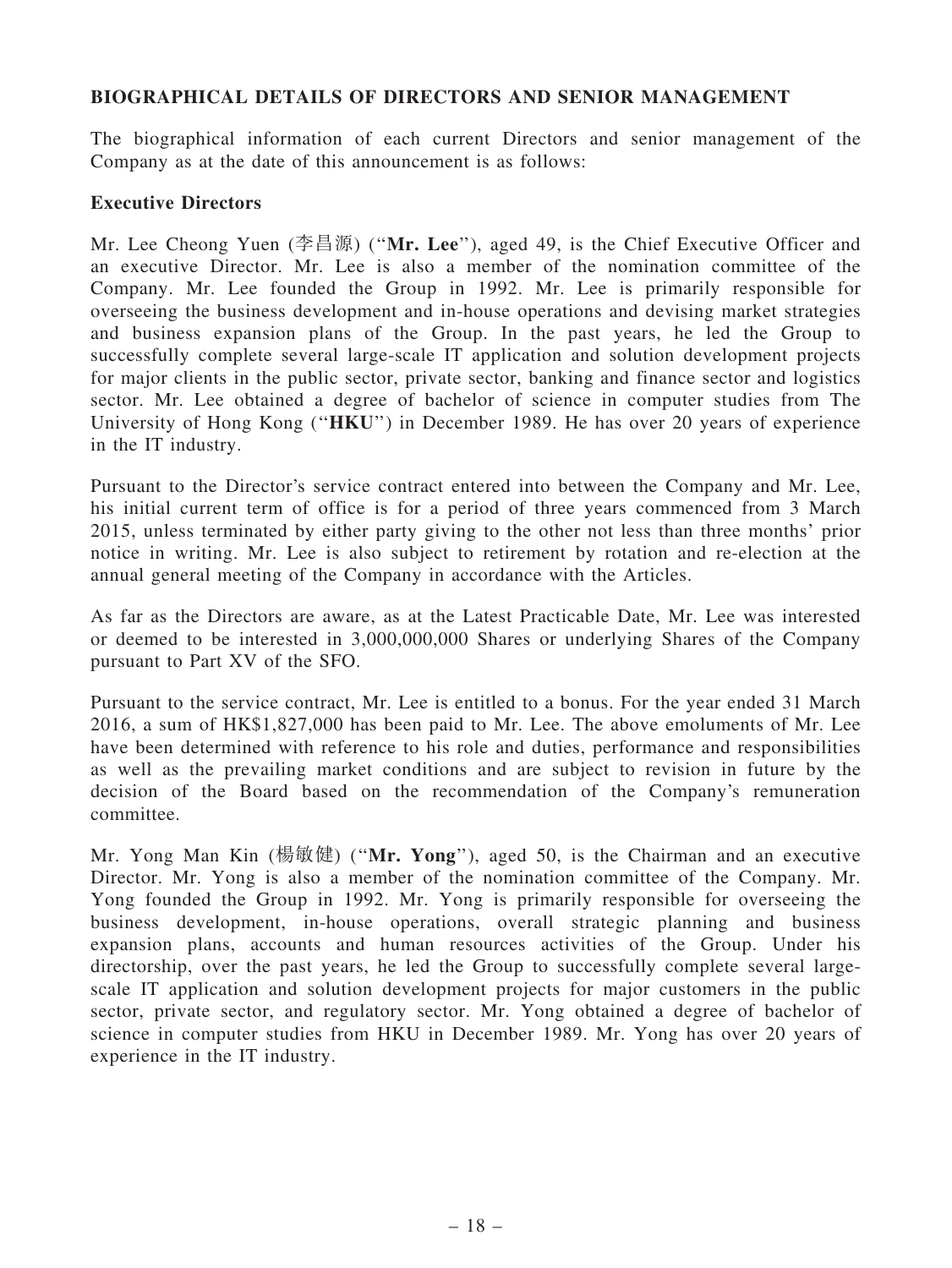Pursuant to the Director's service contract entered into between the Company and Mr. Yong, his initial current term of office is for a period of three years commenced from 3 March 2015, unless terminated by either party giving to the other not less than three months' prior notice in writing. Mr. Yong is also subject to retirement by rotation and re-election at the annual general meeting of the Company in accordance with the Articles.

As far as the Directors are aware, as at the Latest Practicable Date, Mr. Yong was interested or deemed to be interested in 3,000,000,000 Shares or underlying Shares of the Company pursuant to Part XV of the SFO.

Pursuant to the service contract, Mr. Yong is entitled to a bonus. For the year ended 31 March 2016, a sum of HK\$1,823,000 has been paid to Mr. Yong. The above emoluments of Mr. Yong have been determined with reference to his role and duties, performance and responsibilities as well as the prevailing market conditions and are subject to revision in future by the decision of the Board based on the recommendation of the Company's remuneration committee.

#### Non-executive Director

Mr. Chan Kwok Pui (陳國培) ("Mr. Chan"), aged 60, is a non-executive Director and is responsible for advising on business opportunities for investment, development and expansion of the Group. Mr. Chan obtained a degree of bachelor of science in computer studies from HKU in December 1989. Mr. Chan has over 20 years of experience in the IT industry. Mr. Chan was a computer officer at HKU from August 1992 to August 1995. He then joined the Group in 1995.

Pursuant to the Director's service contract entered into between the Company and Mr. Chan, his initial current term of office is for a period of three years commenced from 3 March 2015, unless terminated by either party giving to the other not less than one month's prior notice in writing. Mr. Chan is also subject to retirement by rotation and re-election at the annual general meeting of the Company in accordance with the Articles.

As far as the Directors are aware, as at the Latest Practicable Date, Mr. Chan was interested or deemed to be interested in 3,000,000,000 Shares or underlying Shares of the Company pursuant to Part XV of the SFO.

Pursuant to the service contract, Mr. Chan is entitled to a bonus. For the year ended 31 March 2016, a sum of HK\$189,000 has been paid to Mr. Chan. The above emoluments of Mr. Chan have been determined with reference to his role and duties, performance and responsibilities as well as the prevailing market conditions and are subject to revision in future by the decision of the Board based on the recommendation of the Company's remuneration committee.

Mr. Tam Kwok Wah  $(\mathbb{m}\boxtimes \mathbb{m})$  ("Mr. Tam"), aged 66, is a non-executive Director and is responsible for advising on business opportunities for investment, development and expansion of the Group. Mr. Tam obtained a degree of bachelor of social sciences from HKU in November 1975. He further received a master degree of science from The University of Manchester in the United Kingdom in December 1982. Mr. Tam was an assistant professor of HKU's business school, which was the last position he held at HKU from January 1985 to June 2004.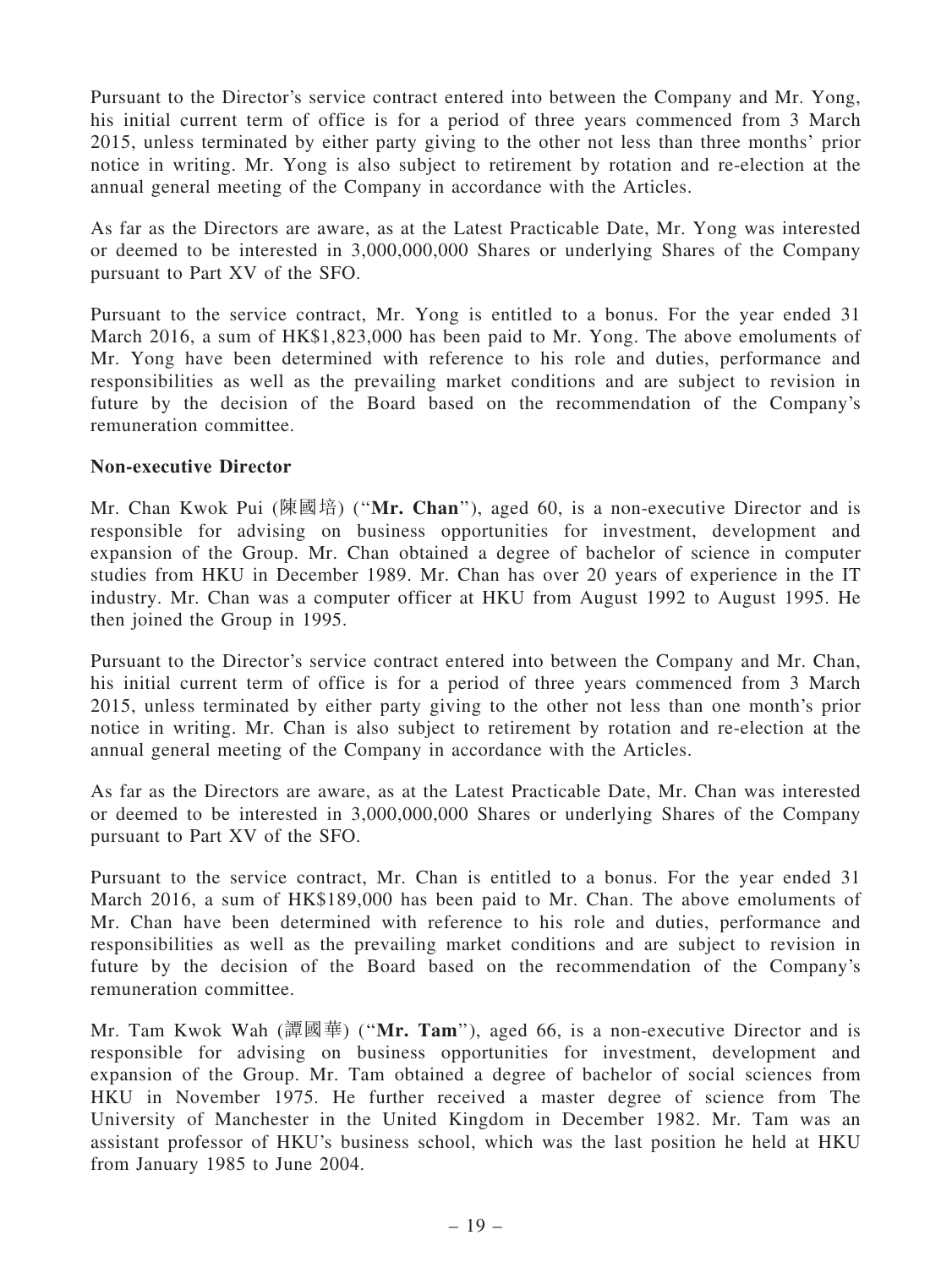Pursuant to the Director's service contract entered into between the Company and Mr. Tam, his initial current term of office is for a period of three years commenced from 3 March 2015, unless terminated by either party giving to the other not less than one month's prior notice in writing. Mr. Tam is also subject to retirement by rotation and re-election at the annual general meeting of the Company in accordance with the Articles.

As far as the Directors are aware, as at the Latest Practicable Date, Mr. Tam was interested or deemed to be interested in 3,000,000,000 Shares or underlying Shares of the Company pursuant to Part XV of the SFO.

Pursuant to the service contract, Mr. Tam is entitled to a bonus. For the year ended 31 March 2016, a sum of HK\$182,000 has been paid to Mr. Tam. The above emoluments of Mr. Tam have been determined with reference to his role and duties, performance and responsibilities as well as the prevailing market conditions and are subject to revision in future by the decision of the Board based on the recommendation of the Company's remuneration committee.

## Independent non-executive Directors

Dr. Chan Mee Yee  $(\notimes \mathbb{R})$  ("Dr. Chan"), aged 54, is an independent non-executive Director and is responsible for providing independent judgment on the issues of strategy, performance, resources and standard of conduct of the Group. Dr. Chan is also the chairlady of the remuneration committee, and a member of nomination committee and audit committee of the Company. Dr. Chan graduated from the University of California, San Diego in the United States of America with a degree of bachelor of arts majoring in computer science in June 1980 and a degree of master of science in computer science in June 1981. She further received her degree of doctor of philosophy from HKU in November 1988. In August 2003, Dr. Chan obtained a degree of bachelor of laws through distance learning from the University of London and a postgraduate certificate in laws from HKU in June 2004. Dr. Chan has also been a chartered financial analyst of The Institute of Chartered Financial Analysts since September 1998.

Pursuant to the Director's service contract entered into between the Company and Dr. Chan, her initial current term of office is for a period of three years commenced from 3 March 2015, unless terminated by either party giving to the other not less than one month's prior notice in writing. Dr. Chan is also subject to retirement by rotation and re-election at the annual general meeting of the Company in accordance with the Articles.

As far as the Directors are aware, as at the Latest Practicable Date, Dr. Chan was not interested or deemed to be interested in any Shares or underlying Shares of the Company pursuant to Part XV of the SFO.

Pursuant to the service contract, Dr. Chan is entitled to a fixed director fee. For the year ended 31 March 2016, a sum of HK\$158,000 has been paid to Dr. Chan. The above emoluments of Dr. Chan have been determined with reference to her role and duties, performance and responsibilities as well as the prevailing market conditions and are subject to revision in future by the decision of the Board based on the recommendation of the Company's remuneration committee.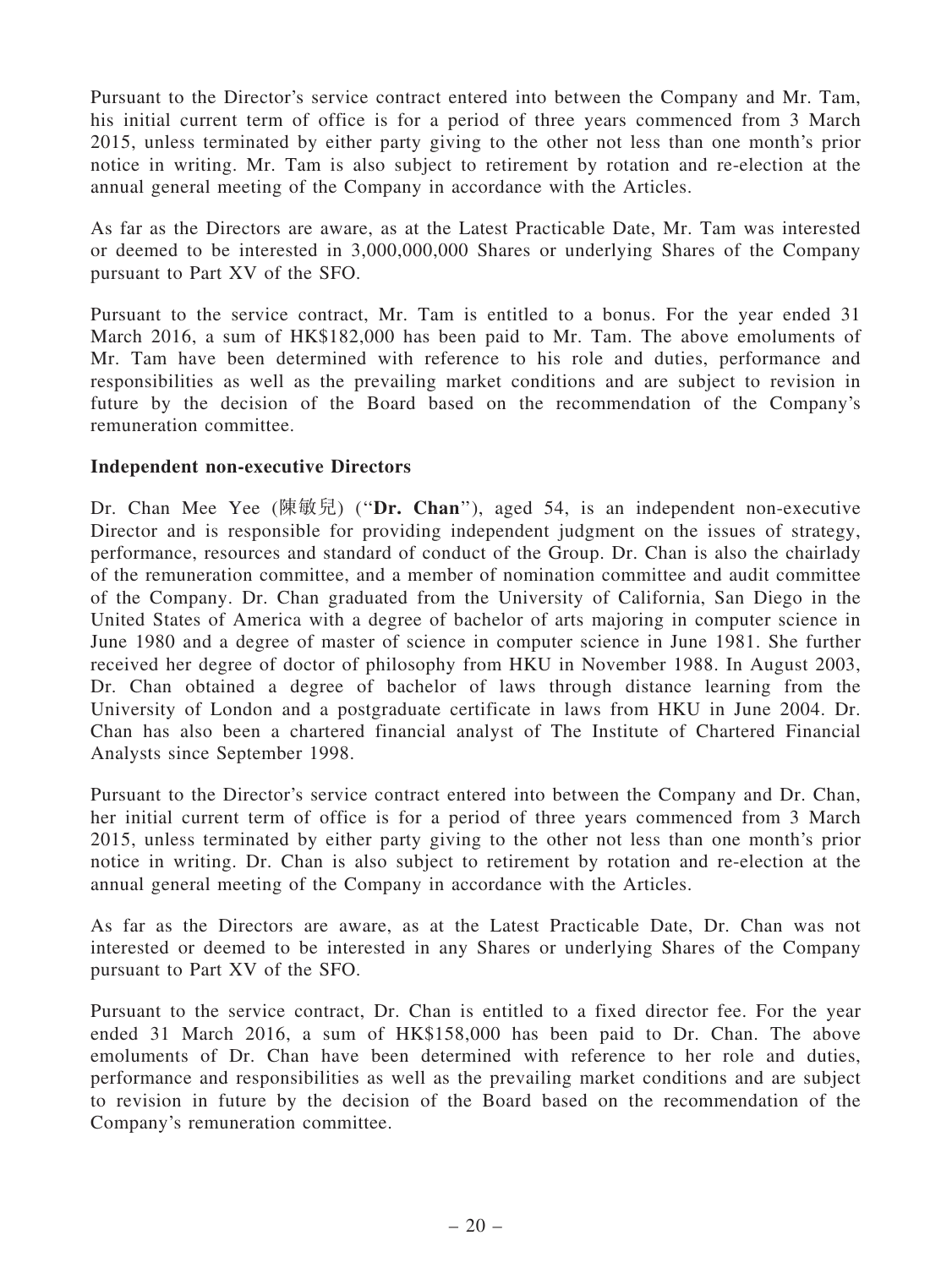Dr. Chow Kam Pui (鄒錦沛) ("Dr. Chow"), aged 56, is an independent non-executive Director and is responsible for providing independent judgment on the issues of strategy, performance, resources and standard of conduct of the Group. Dr. Chow also is the chairman of the nomination committee, and a member of the audit committee and remuneration committee of the Company. Dr. Chow obtained a higher diploma in mathematics, statistics and computing from the Hong Kong Polytechnic University in November 1979 and a degree of master of arts in statistics from the University of California in the United States of America in December 1981. Dr. Chow began his academic career in HKU upon obtaining his doctoral degree in electrical engineering from the University of California, Santa Barbara in the United States of America in December 1985. He was admitted as a member of the Hong Kong Institution of Engineers in January 2006.

Pursuant to the Director's service contract entered into between the Company and Dr. Chow, his initial current term of office is for a period of three years commenced from 3 March 2015, unless terminated by either party giving to the other not less than one month's prior notice in writing. Dr. Chow is also subject to retirement by rotation and re-election at the annual general meeting of the Company in accordance with the Articles.

As far as the Directors are aware, as at the Latest Practicable Date, Dr. Chow was not interested or deemed to be interested in any Shares or underlying Shares of the Company pursuant to Part XV of the SFO.

Pursuant to the service contract, Dr. Chow is entitled to a fixed director fee. For the year ended 31 March 2016, the amount of director fee paid to Dr. Chow is in a sum of HK\$158,000. The above emoluments of Dr. Chow have been determined with reference to his role and duties, performance and responsibilities as well as the prevailing market conditions and are subject to revision in future by the decision of the Board based on the recommendation of the Company's remuneration committee.

Ms. Kam Man Yi Margaret (甘敏儀) ("Ms. Kam"), aged 49, is an independent nonexecutive Director and is responsible for providing independent judgment on the issues of strategy, performance, resources and standard of conduct of the Group. Ms. Kam is also the chairlady of audit committee and a member of remuneration committee and nomination committee of the Company. Ms. Kam obtained a degree of bachelor of commerce from the University of Melbourne in Australia in July 1990 and a master degree of business administration through distance learning from the University of Southern Queensland in Australia in May 2008. Ms. Kam was admitted as a certified practising accountant of the Australian Society of Certified Practising Accountants in September 1994. She has been a fellow member of the Hong Kong Institute of Certified Public Accountants since October 2004. Ms. Kam is a qualified accountant who possesses over 15 years' experience in auditing and accounting, finance, treasury management and corporate compliance for various companies listed on the Stock Exchange.

Pursuant to the Director's service contract entered into between the Company and Ms. Kam, her initial current term of office is for a period of three years commenced from 3 March 2015, unless terminated by either party giving to the other not less than one month's prior notice in writing. Ms. Kam is also subject to retirement by rotation and re-election at the annual general meeting of the Company in accordance with the Articles.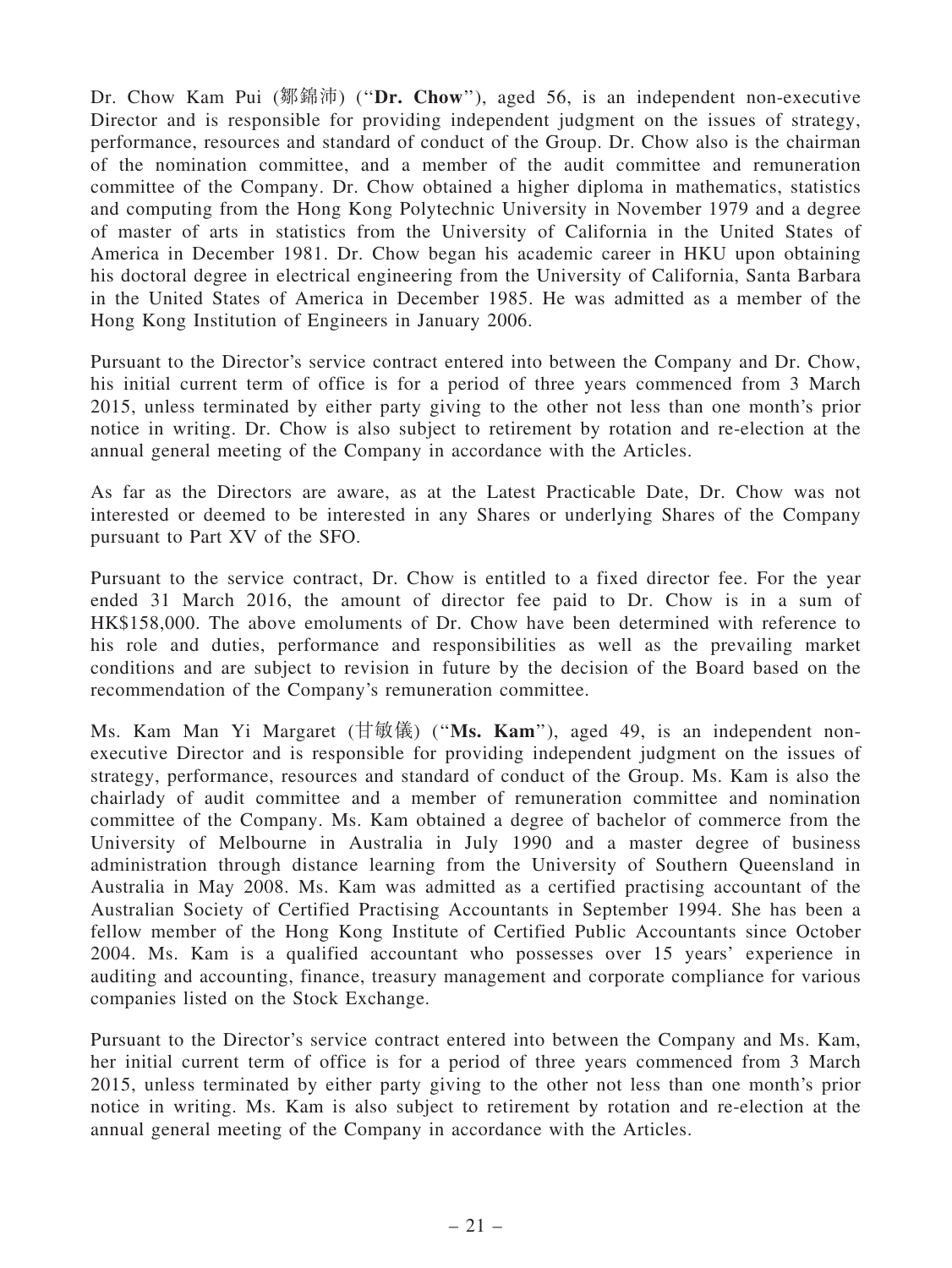As far as the Directors are aware, as at the Latest Practicable Date, Ms. Kam was not interested or deemed to be interested in any Shares or underlying Shares of the Company pursuant to Part XV of the SFO.

Pursuant to the service contract, Ms. Kam is entitled to a fixed director fee. For the year ended 31 March 2016, the amount of director fee paid to Ms. Kam is in a sum of HK\$158,000. The above emoluments of Ms. Kam have been determined with reference to her role and duties, performance and responsibilities as well as the prevailing market conditions and are subject to revision in future by the decision of the Board based on the recommendation of the Company's remuneration committee.

Save as disclosed above, none of the Directors (i) has held any directorship in any public companies the securities of which are listed on any securities market in Hong Kong or overseas in the last three years; (ii) as at the date of this announcement, has any interest in the Shares which required to be disclosed under Part XV of the SFO; and (iii) has any relationship with any other directors, senior management, substantial shareholders or controlling shareholders of the Company.

Save as disclosed above, there is no information relating to the Directors that is required to be disclosed pursuant to Rules  $13.51(2)(h)-(v)$  of the Main Board Listing Rules and the Board is not aware of any other matter that needs to be brought to the attention of the Shareholders in relation to their directorships.

#### SENIOR MANAGEMENT

Mr. Leung Man Lun Walter (梁萬倫) (''Mr. Leung''), aged 54, is the managing director of ICO Technology Limited who joined the Group in 2006 and is responsible for the overall management of ICO Technology Limited including strategic planning and sales and marketing in Hong Kong and the PRC. Mr. Leung has over 30 years of experience in the IT industry including data processing, programming, customer support strategic planning, sales and marketing and management of daily operations.

Mr. Ho Chak Keung (何澤強) ("Mr. Ho"), aged 47, is the general manager of ICO Technology Limited who joined the Group in 2006 and is responsible for the daily operations of and supervision of the business of ICO Technology Limited, he is also responsible for sales and marketing in Hong Kong and the PRC including identifying business opportunities, generating sales leads, building relationships with the customers and building the brand awareness of the Group. Mr. Ho obtained a degree of bachelor of science in computer systems engineering from the University of Kent in the United Kingdom. He has over 20 years of IT sales and marketing experience.

## Company Secretary and Financial Controller

Mr. Pang Yick Him (彭翊謙) (''Mr. Pang''), aged 29, is the company secretary and financial controller of the Group. He joined the Group in 2015. Mr. Pang obtained a bachelor degree of business administration from the Hong Kong Baptist University and had over seven years of experience in the field of accounting and auditing. Mr. Pang is a member of the Hong Kong Institute of Certified Public Accountants and a Certified Financial Risk Manager admitted by the Global Association of Risk Professionals. He is responsible for overseeing the accounting and financial operations and company secretarial functions of the Group.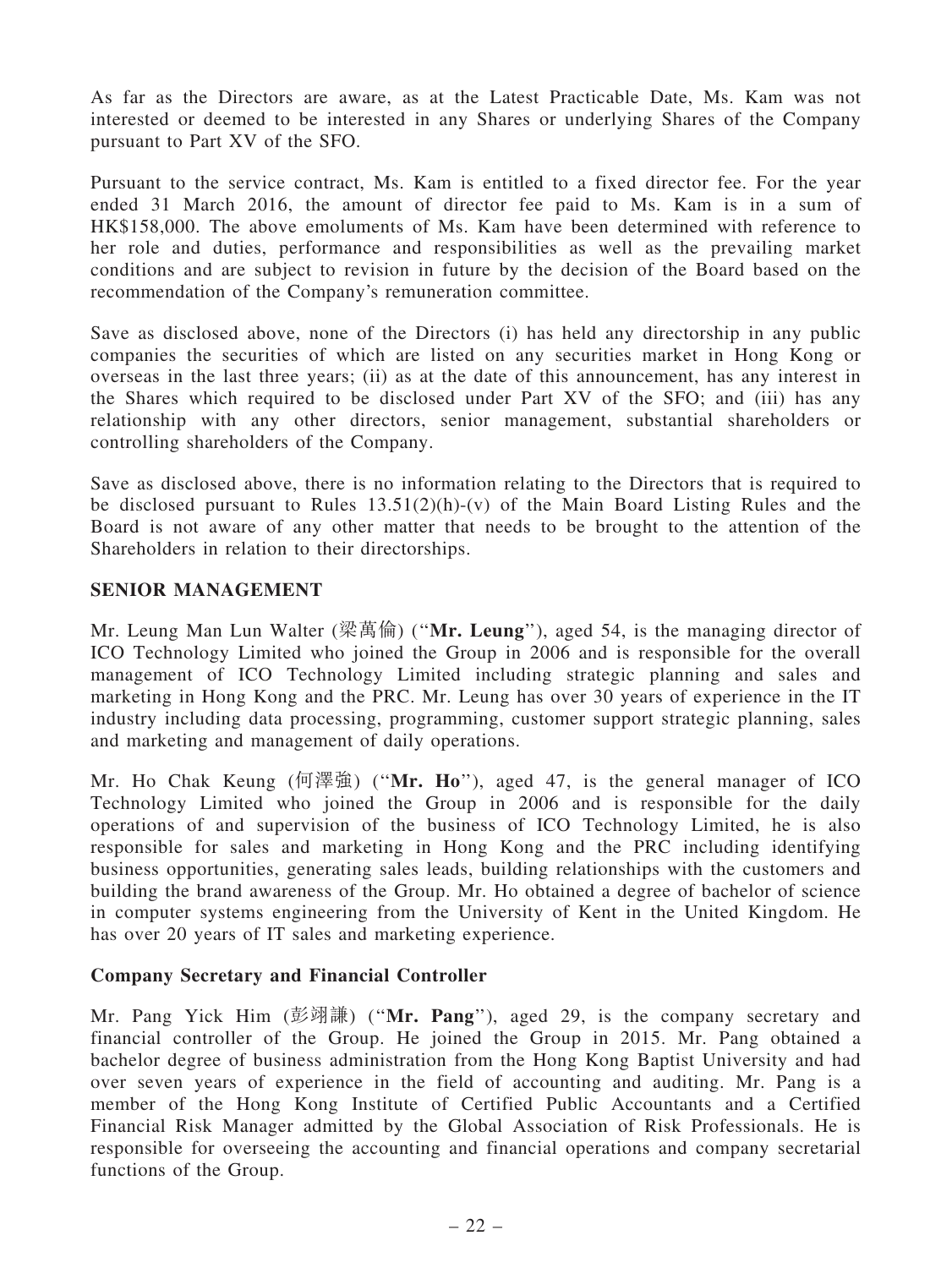# DEFINITIONS

In this announcement, unless the context otherwise requires, the following expressions shall have the following meanings:

| "Articles"                 | the articles of association of the Company                                                                                                                                                                                                                        |
|----------------------------|-------------------------------------------------------------------------------------------------------------------------------------------------------------------------------------------------------------------------------------------------------------------|
| "Board"                    | the board of Directors                                                                                                                                                                                                                                            |
| "CCASS"                    | the Central Clearing and Settlement System established and<br>operated by HKSCC                                                                                                                                                                                   |
| "Company"                  | ICO Group Limited (stock code: 8140), a company<br>incorporated in the Cayman Islands with limited liability<br>and the issued Shares of which are listed on GEM                                                                                                  |
| "Directors"                | directors of the Company                                                                                                                                                                                                                                          |
| "GEM"                      | the Growth Enterprise Market of the Stock Exchange                                                                                                                                                                                                                |
| "GEM Listing Rules"        | the Rules Governing the Listing of Securities on GEM, as<br>amended, supplemented or otherwise modified from time to<br>time                                                                                                                                      |
| "Group"                    | the Company and its subsidiaries                                                                                                                                                                                                                                  |
| "HK\$"                     | Hong Kong dollar(s), the lawful currency of Hong Kong                                                                                                                                                                                                             |
| "HKSCC"                    | Hong Kong Securities Clearing Company Limited                                                                                                                                                                                                                     |
| "Hong Kong"                | The Hong Kong Special Administrative Region of the PRC                                                                                                                                                                                                            |
| "ICO HK"                   | ICO Limited (揚科有限公司), a company incorporated in<br>Hong Kong with limited liability on 29 October 1992 and<br>an indirect wholly-owned subsidiary of the Company                                                                                                  |
| "IT"                       | information technology                                                                                                                                                                                                                                            |
| "Latest Practicable Date"  | 30 September 2016, being the latest practicable date prior to<br>the issue of this announcement for ascertaining certain<br>information contained in this announcement                                                                                            |
| "Main Board"               | the securities market operated by the Stock Exchange prior<br>to the establishment of GEM (excluding the options market)<br>which continues to be operated by the Stock Exchange<br>parallel with GEM. For the avoidance of doubt, the Main<br>Board excludes GEM |
| "Main Board Listing Rules" | the Rules Governing the Listing of Securities on the Stock<br>Exchange, as amended, supplemented or otherwise modified<br>from time to time                                                                                                                       |